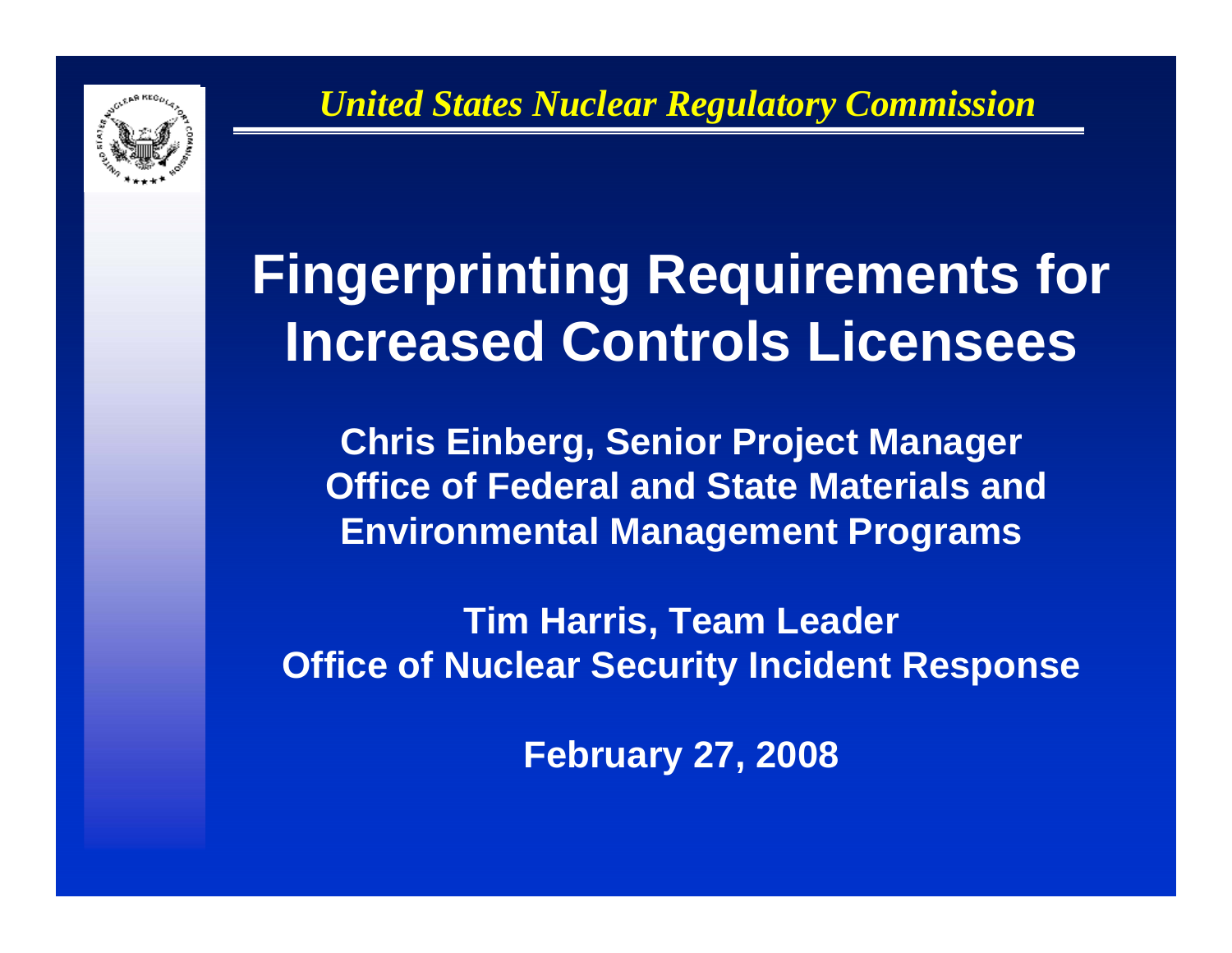

## **Purpose**

- $\bullet$ Discuss contents of Order
- $\bullet$ Discuss fingerprinting process
- $\bullet$ Important dates
- $\bullet$ Discuss common questions and answers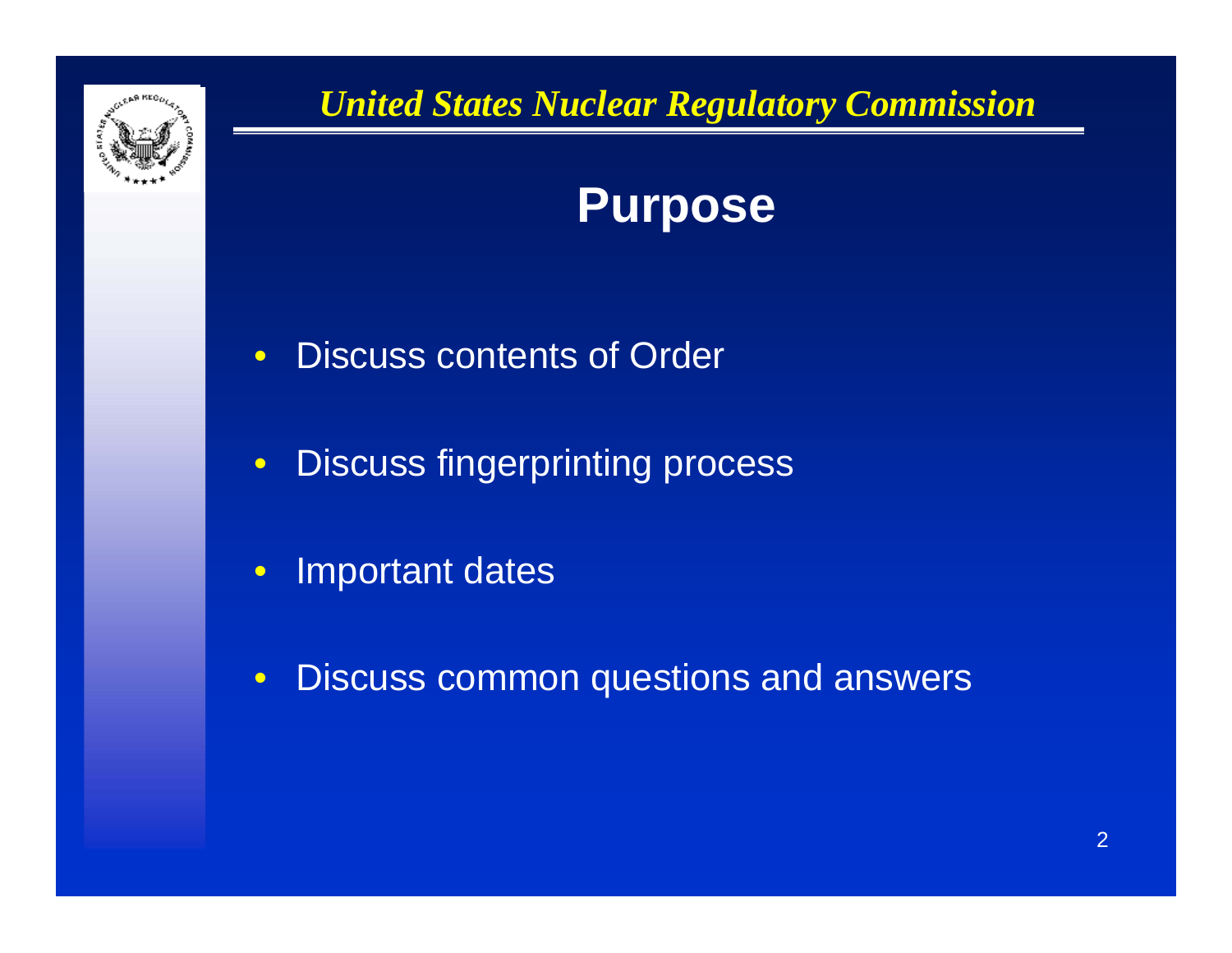

# **Fingerprinting Order (EA-07-305) Issued December 5, 2007**

- • Issued to NRC licensees authorized to possess radioactive material quantities of concern
	- 991 Orders were issued
	- Of these approximately 350 are implementing the Increased Controls (IC)
	- On December 6, 2007 an administrative correction was issued to correct the date on signature page (11)
- $\bullet$  Licensees implementing IC are required to implement the fingerprinting Order
- $\bullet$  Agreement States will be issuing similar requirements by June 5, 2008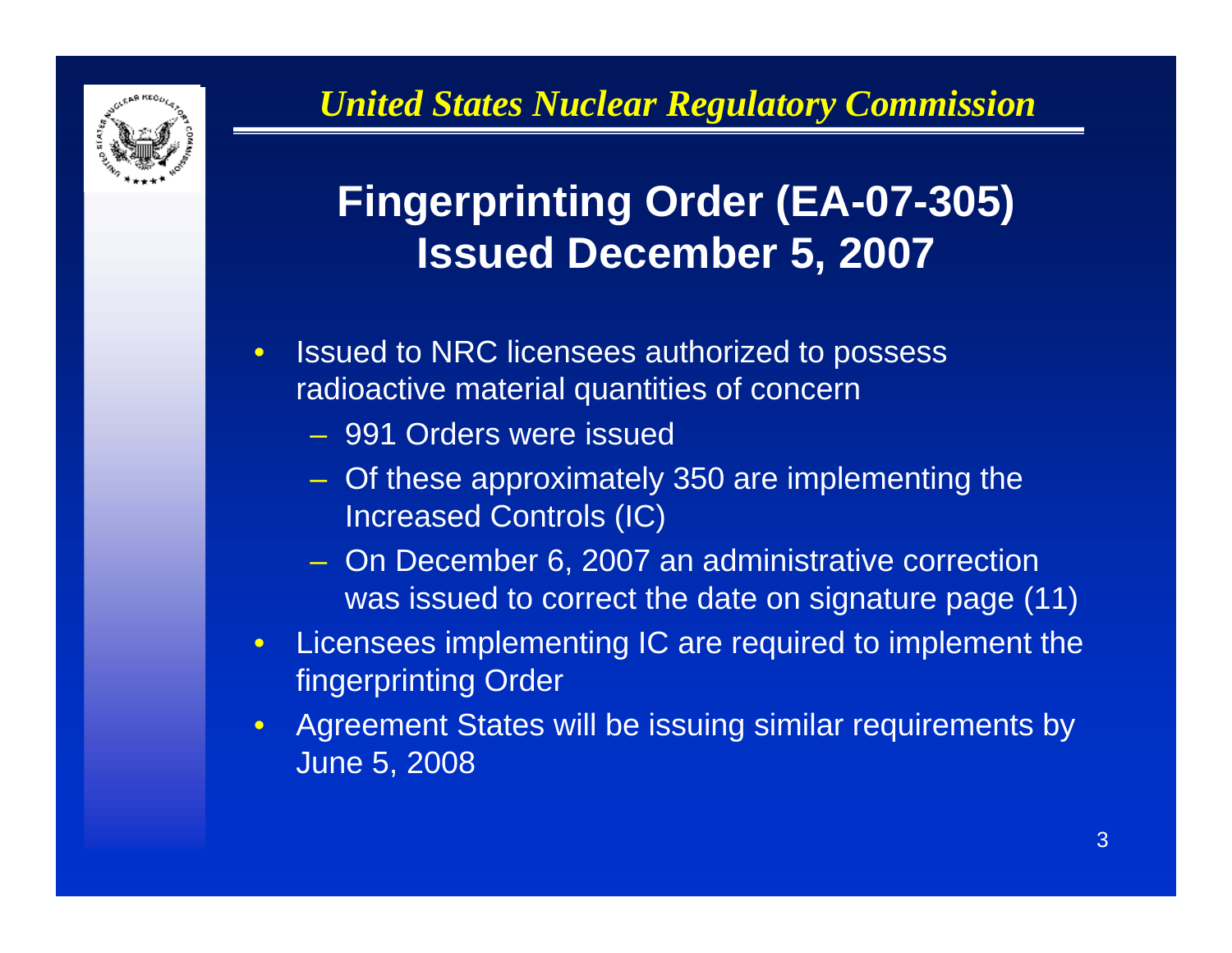

# **Increased Controls (IC)**

- $\bullet$ Issued late 2005, FRN 72128
- $\bullet$  Trustworthy and Reliability (T&R) determinations required for unescorted access to radioactive material quantities of concern
- $\bullet$  Based on verification of:
	- Employment
	- Education
	- Personal references
- $\bullet$  Fingerprinting Order requires FBI criminal history record check results must also be evaluated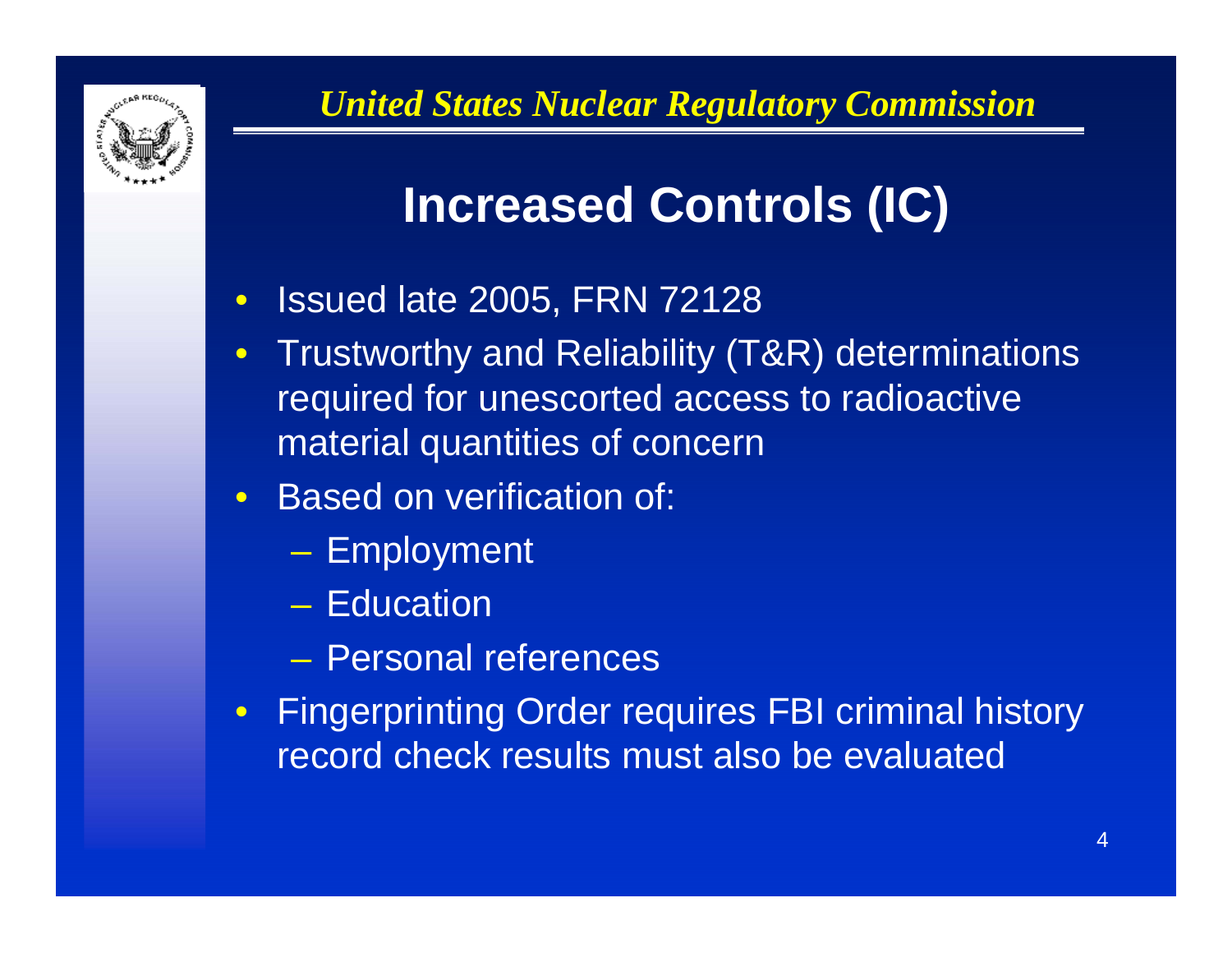

# **Why now?**

- $\bullet$  Implementation of Fingerprinting Requirements in Section 652 of EPAct
- $\bullet$  Staff Requirements Memorandum, SRM-SECY-07-0011, dated March 12, 2007 instructed the NRC staff to:
	- Engage the Agreement States to develop a plan to require fingerprinting of IC licensees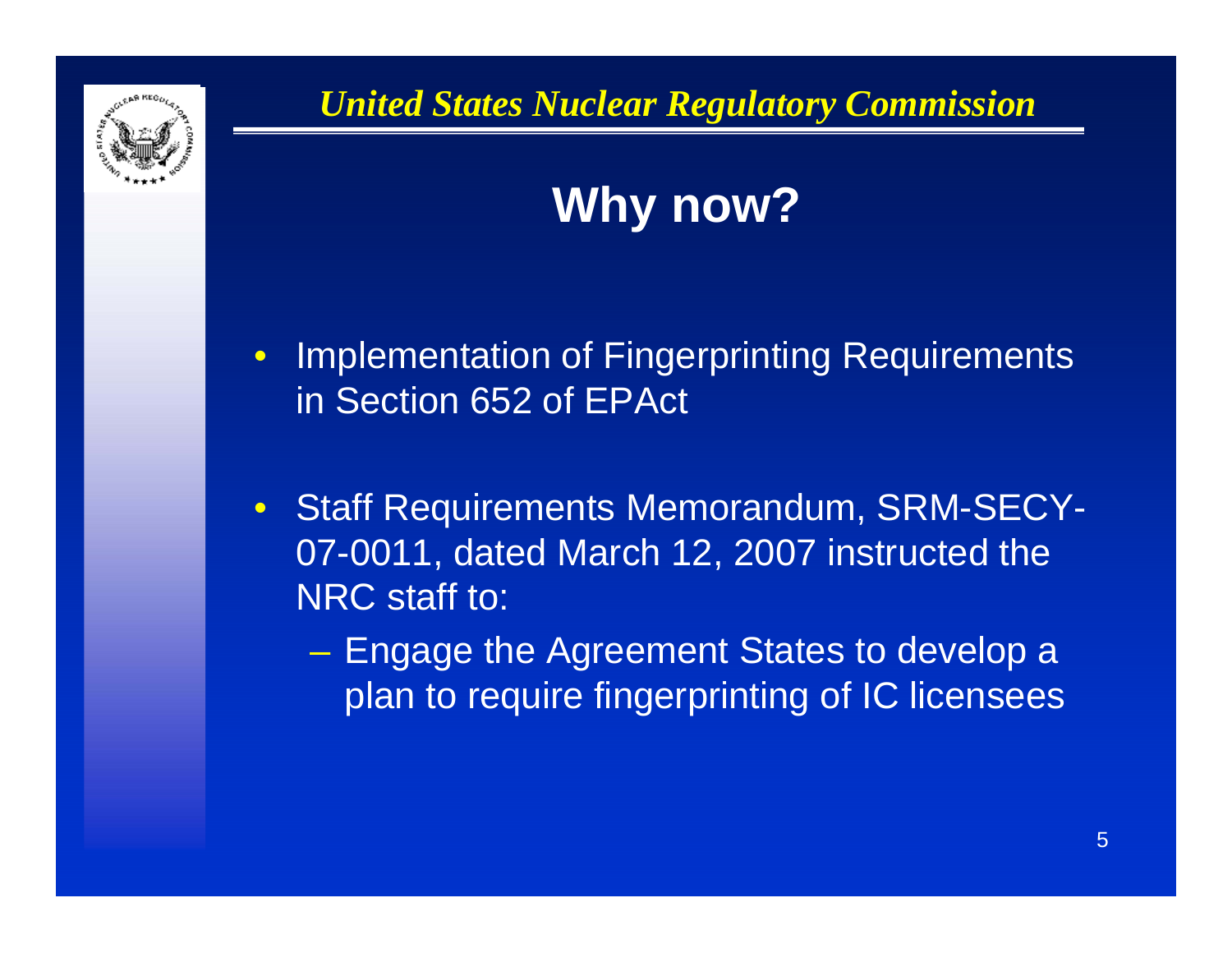

# **How was the Order developed?**

- $\bullet$  Established a Joint NRC/Agreement State Working **Group**
- $\bullet$  Purpose is:
	- –- to modify IC requirements to include fingerprinting and criminal history checks
	- to address issues associated with the implementation of the fingerprinting requirements for unescorted access at facilities implementing the IC, and
	- $-$  issue fingerprinting requirements to all IC  $\,$ licensees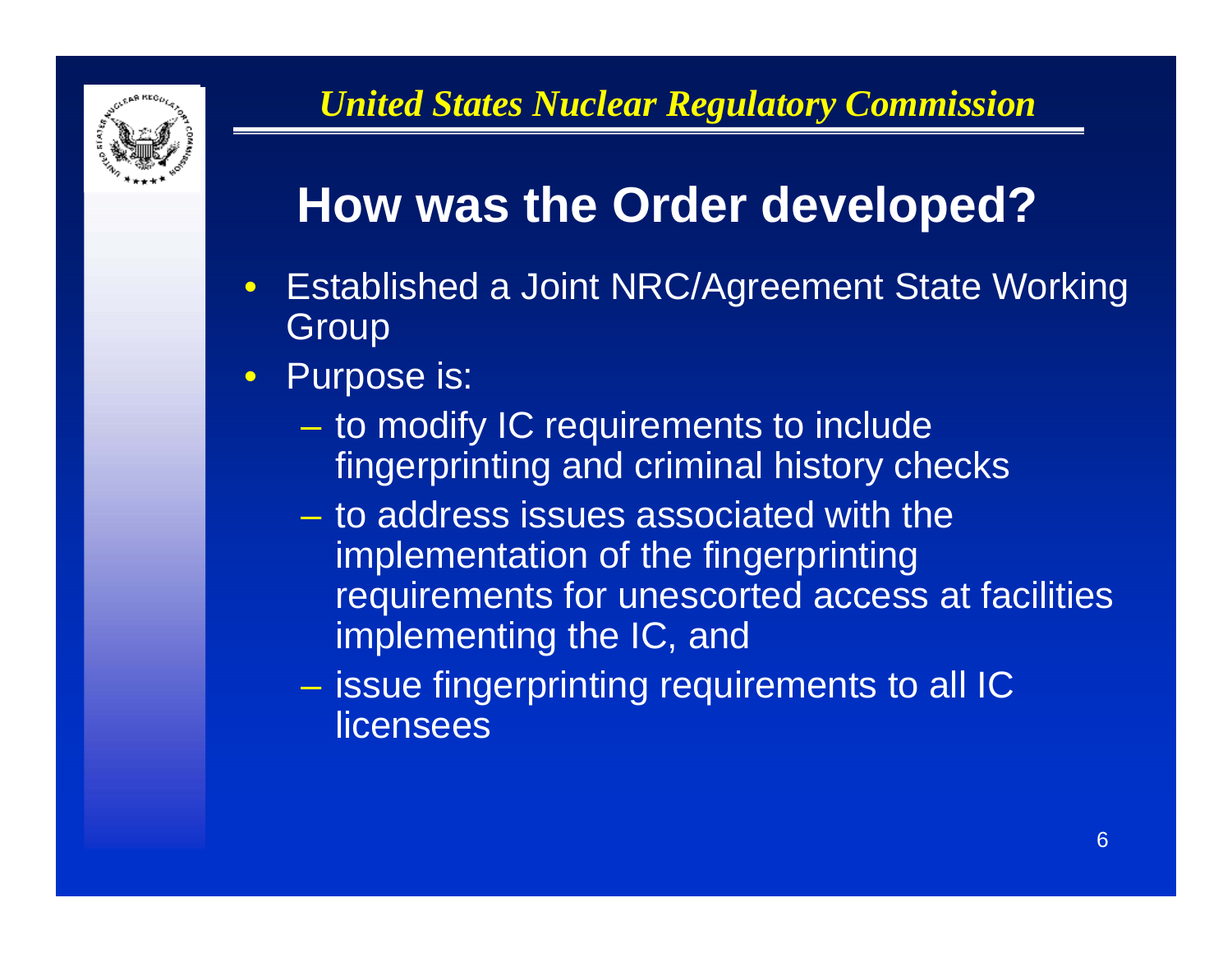

# **Increased Controls Fingerprinting Working Group (ICFWG)**

- • **Co-Chaired between NRC and Organization of Agreement States (OAS)**
	- Chris Einberg replaced Tim Harris, NRC, Office of Federal and State Materials and Environmental Management Programs
	- Alice Rogers (TX), Representing OAS
- $\bullet$  **NRC Representatives**
	- Frederick Sturz, Office of Nuclear Security Incident Response
	- Tison Campbell, Office of the General Counsel
	- Andrew Pretzello, Office of Administration
	- Deborah Piskura, Region III Office
	- Robert Brown, Region IV Office
- • **Agreement State Representatives**
	- Jared Thompson (AR) CRCPD
	- Julia Schmitt (NE) OAS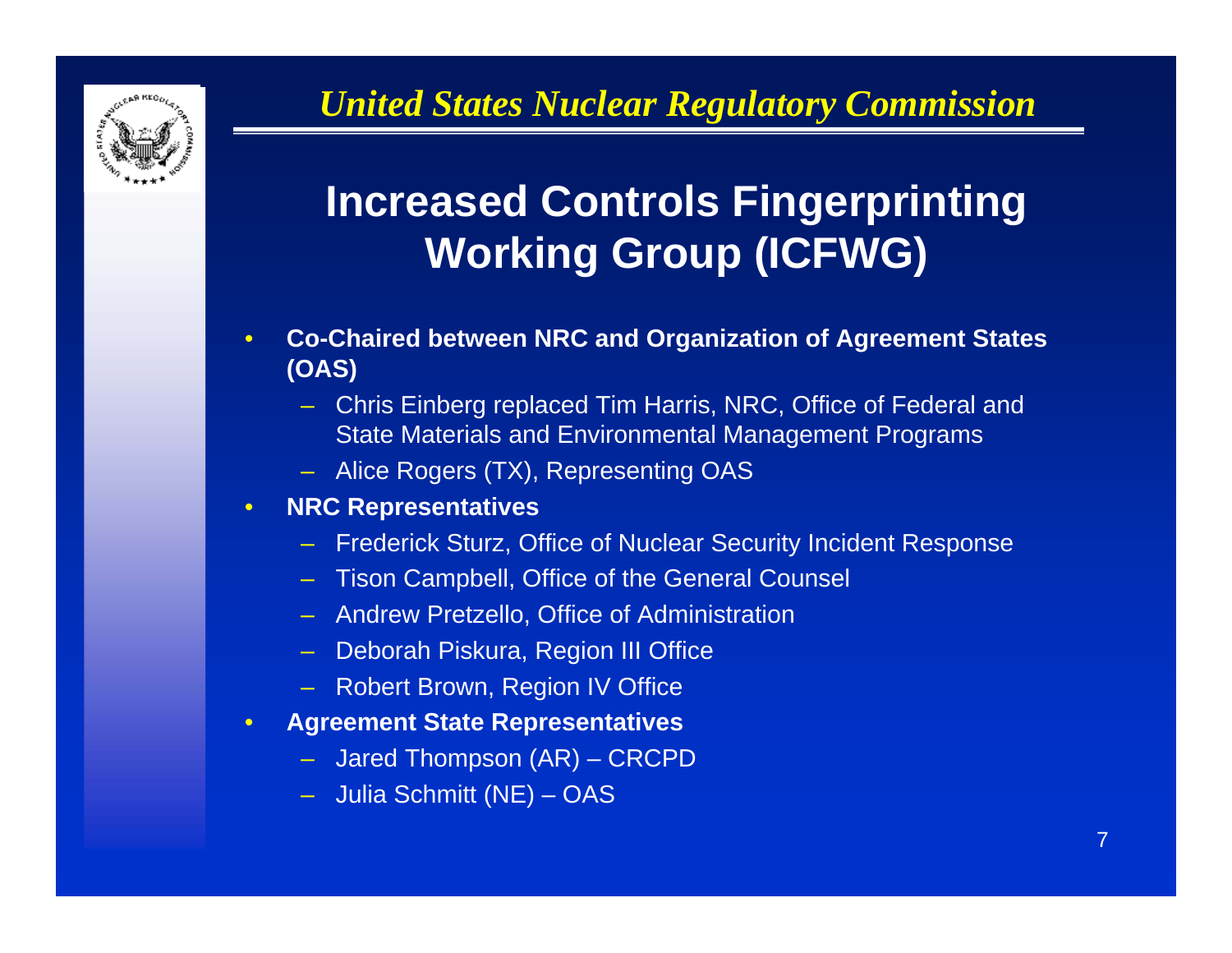

# **What's the process?**

- $\bullet$  NRC and Agreement States issue Orders or legally binding requirements, respectively to licensees that are authorized to possess radioactive material quantities of concern or are implementing the increased controls
- $\bullet$  Licensees that do not possess Table I quantities need to inform the NRC that they are not required to implement
- $\bullet$  Licensees collect fingerprints through local law enforcement agencies, private entities, or establish an onsite fingerprinting program for individuals allowed unescorted access to radioactive material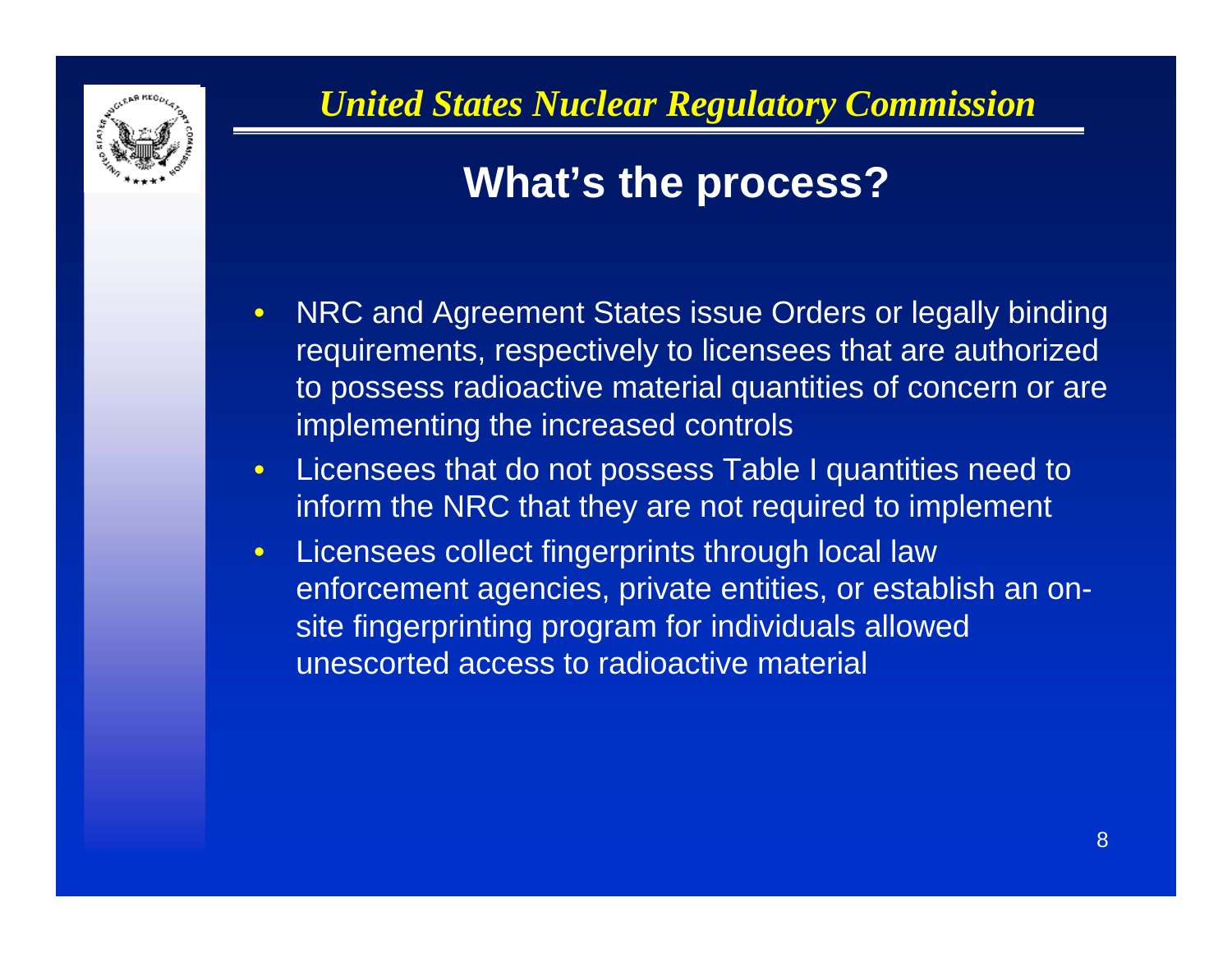

# **Process (continued)**

- $\bullet$  Fingerprints are submitted directly to the NRC for processing by the FBI
- The resulting criminal history records are returned to the licensee by the NRC for their evaluation
- The licensee's T&R official determines whether to grant, or continue to grant, unescorted access to material based on review of the results of the FBI criminal history check and in conjunction with the T&R information gathered as part of the implementation of the increased control requirements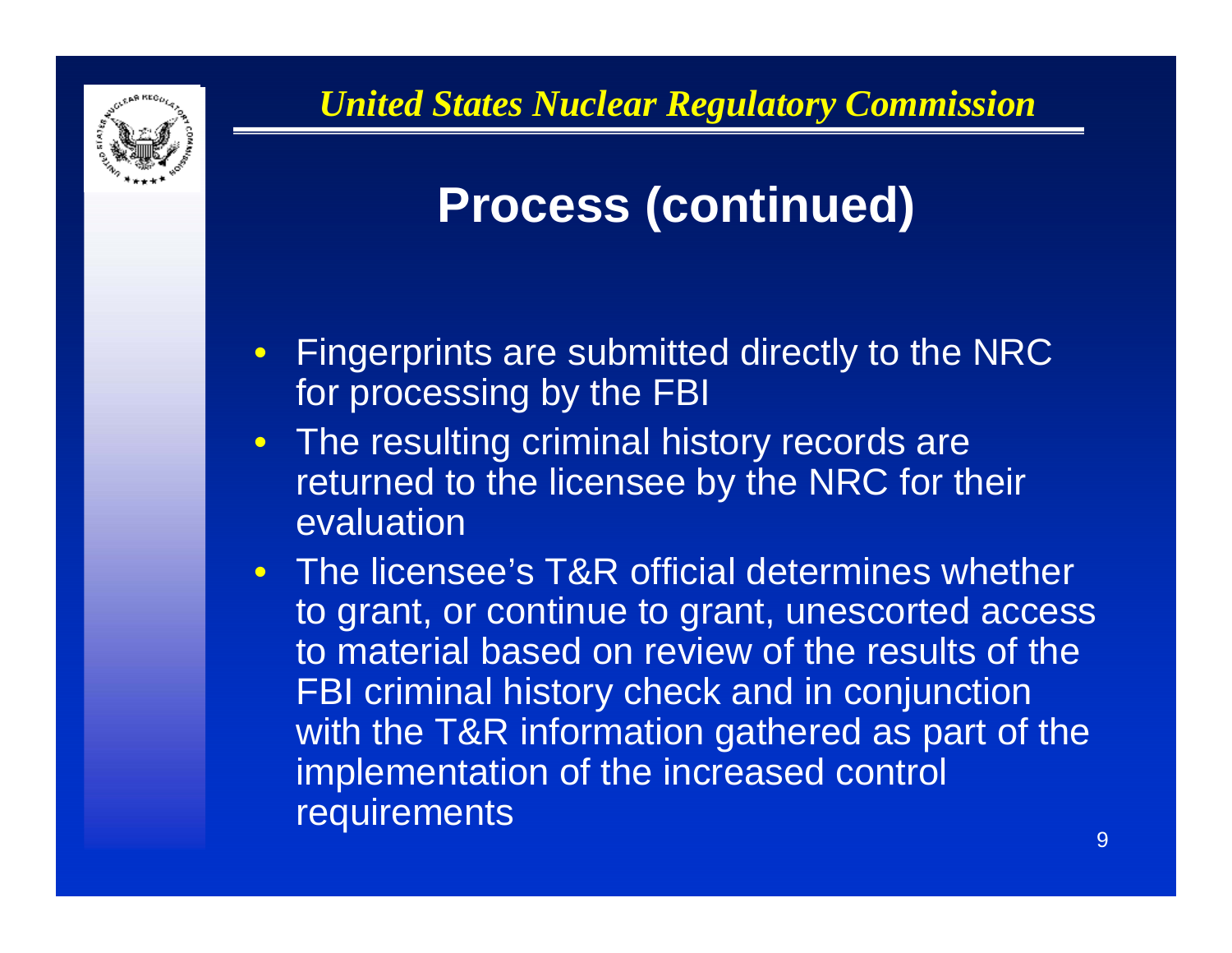

#### Increased Controls Fingerprinting Process

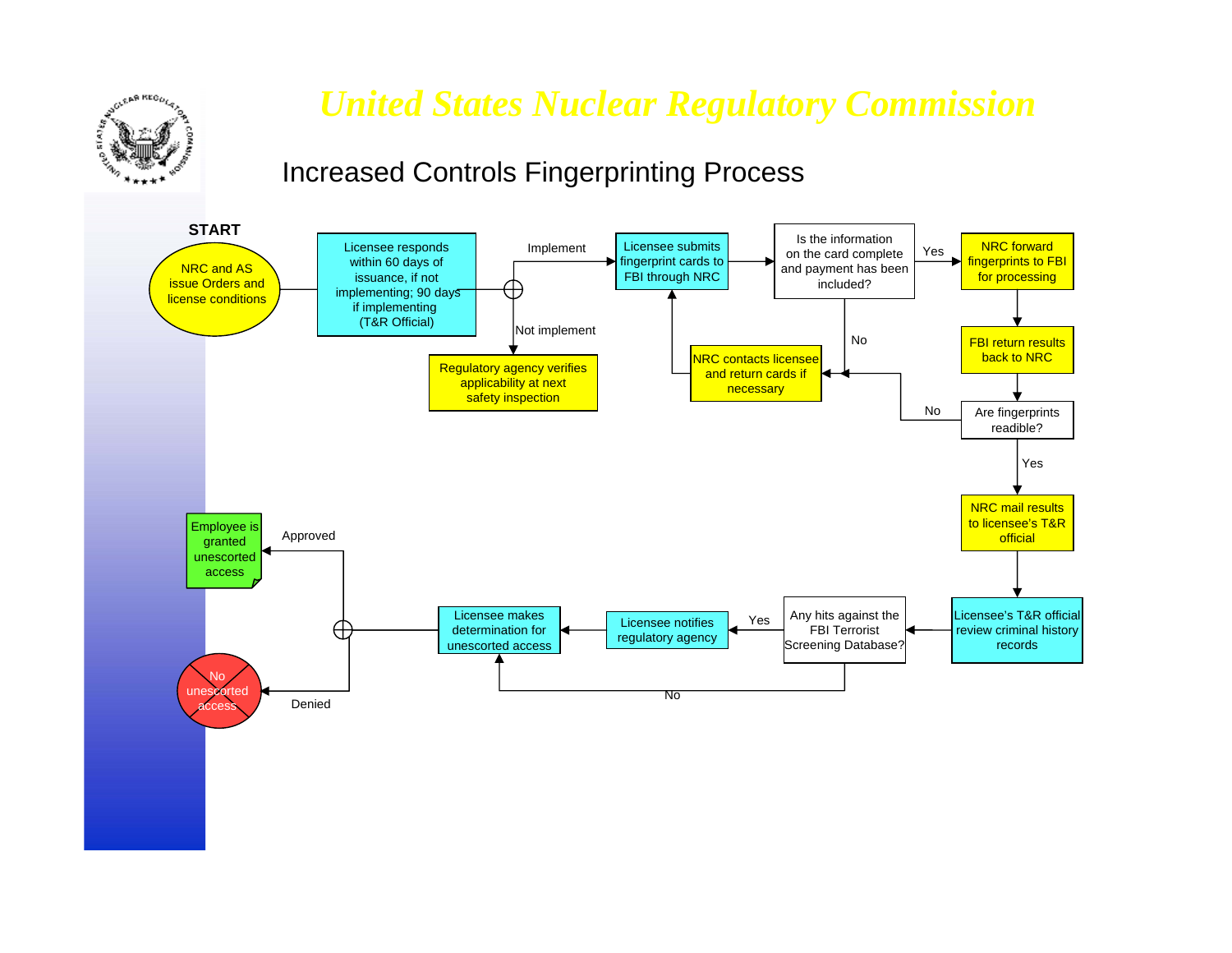

# **Organization of Fingerprinting Order**

#### $\bullet$ Cover Letter

- $\bullet$  Enclosure 1: Order Imposing Fingerprinting and Criminal History Check Requirements for Unescorted Access to Certain Radioactive **Material** 
	- Att. 1 List of Applicable Material Licensees
	- Att. 2 Radionuclides of Concern
	- –Att. 3 – Specific Requirements Pertaining to Fingerprinting and Criminal History Records **Checks**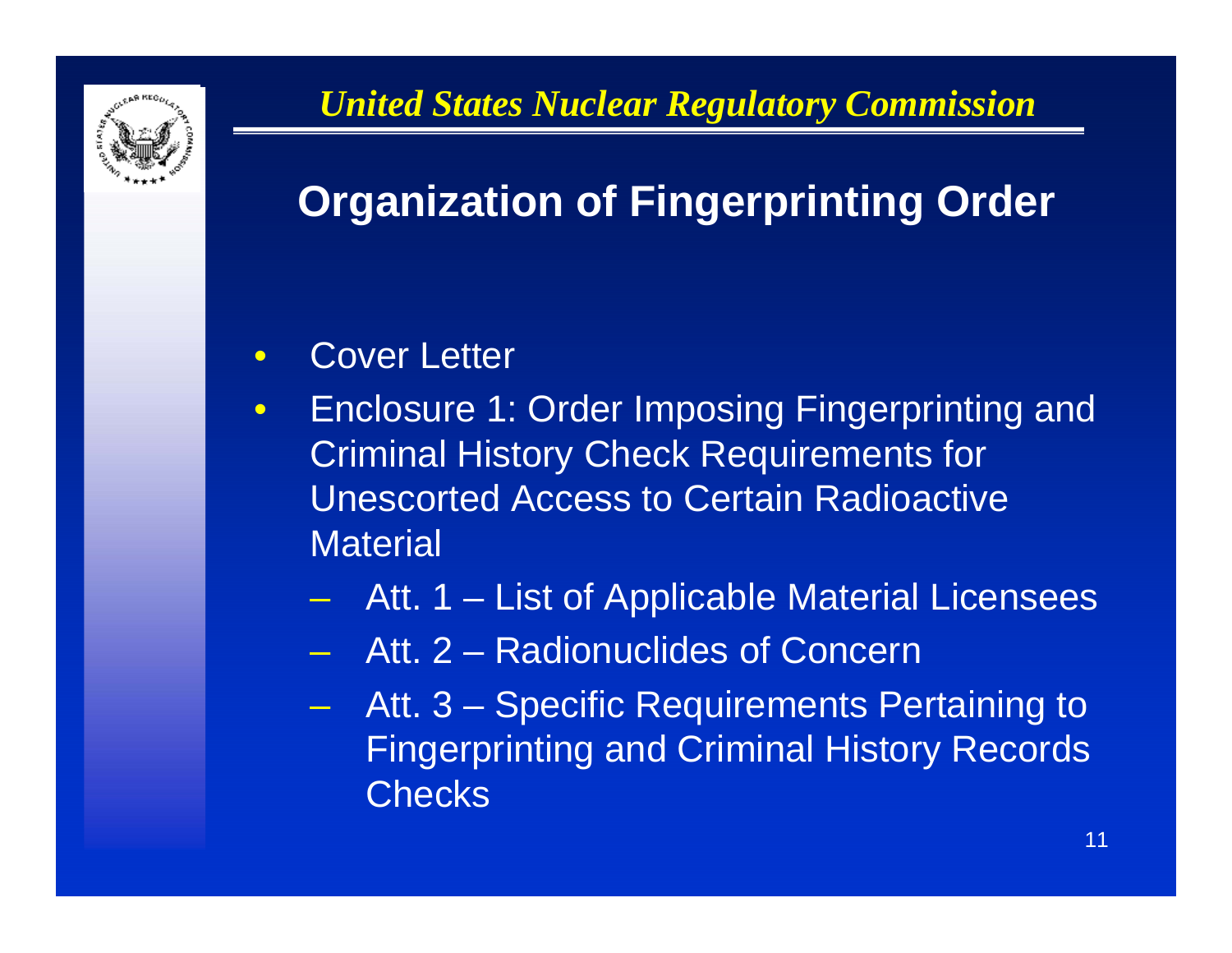

# **Organization of Fingerprinting Order (cont.)**

- Enclosure 2 Procedures for Processing Fingerprinting Checks
- Enclosure 3 Guidance for Evaluating FBI Identification and Criminal History Check for Allowing Unescorted Access to Certain Radioactive Material
- Enclosure 4 Questions and Answers with Regards to Fingerprinting and Criminal History Records Checks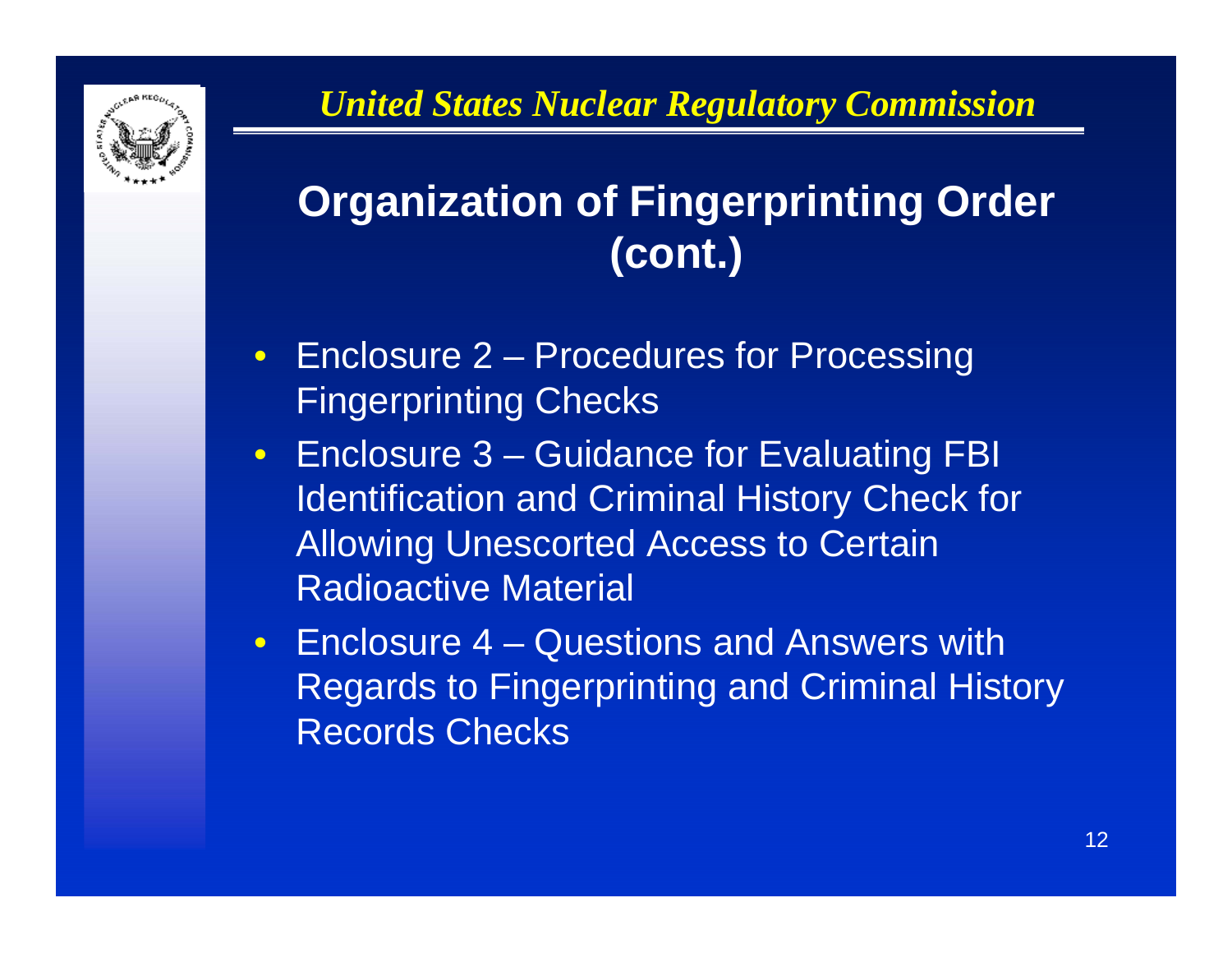

### **Important Dates for NRC Licensees**

- $\bullet$  **January 4, 2008** – 30 days
	- Request for hearing
- $\bullet$  **February 3, 2008** – 60 days
	- Notify NRC if compliance with order is unnecessary or unable to comply
- $\bullet$  **March 4, 2008** – 90 days
	- Establish and maintain a fingerprinting program
	- Certification to NRC that Trustworthiness and Reliability Official is deemed trustworthy and reliable
- $\bullet$  **June 2, 2008** – 180 days
	- Complete implementation of all requirements
	- Must notify NRC within 25 days after full implementation is achieved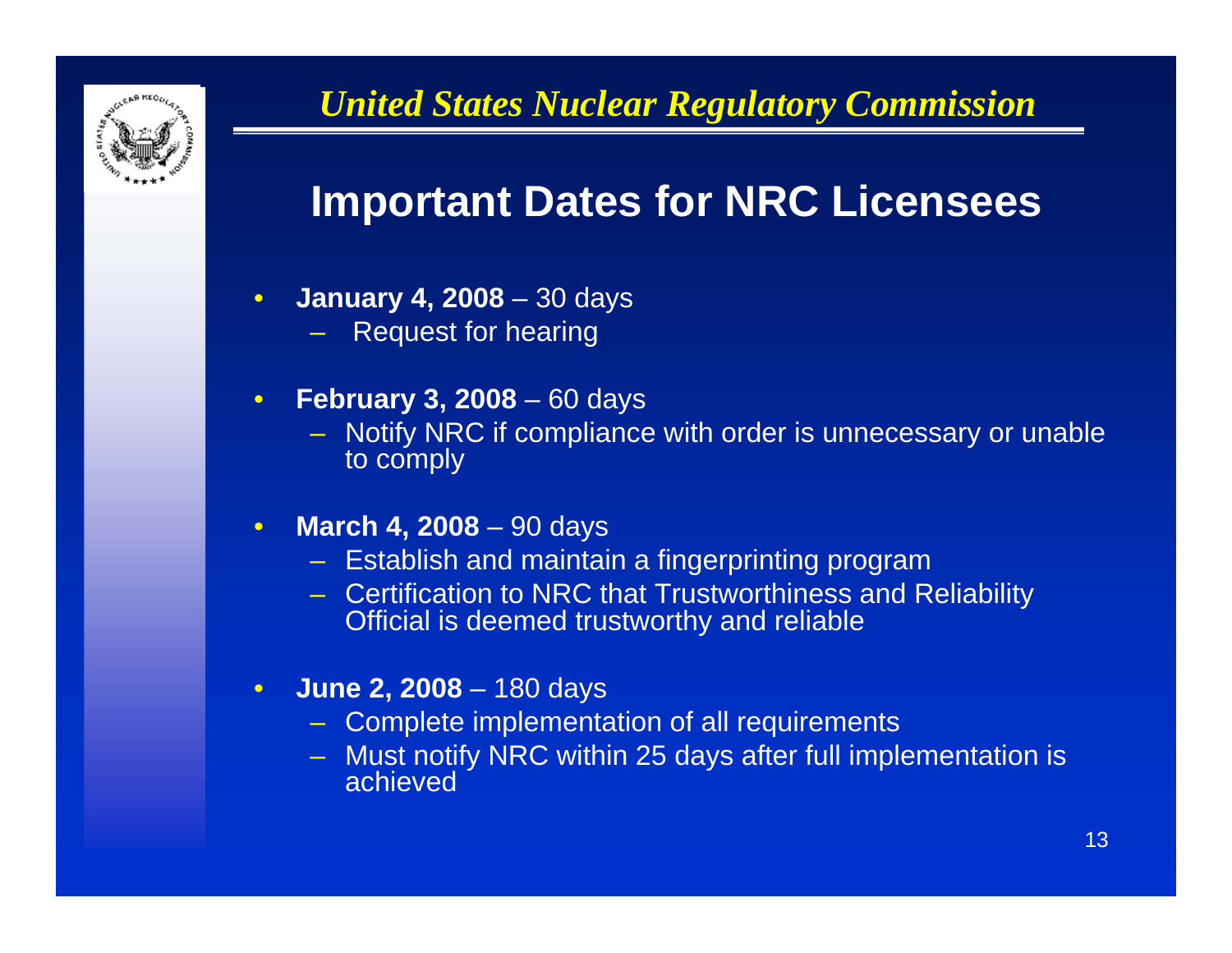

# **Enclosure 1 – The Order**

- Licensees have 60 days to notify the NRC if they are unable to comply with the requirements of the Order or if compliance is unnecessary (reqt. A3)
- $\bullet$  Licensees have 90 days to establish and maintain a fingerprinting program (reqt. A1)
- Licensees have 90 days to fingerprint and approve a Trustworthiness and Reliability (T&R) Official if he/she has unescorted access to material (reqt. A2)
	- T&R Official is the individual who will be making the T&R determinations for individuals who require unescorted access
- Licensees have until June 2, 2008 to complete implementation of the program and 25 days to notify after reaching full compliance (reqt. A4)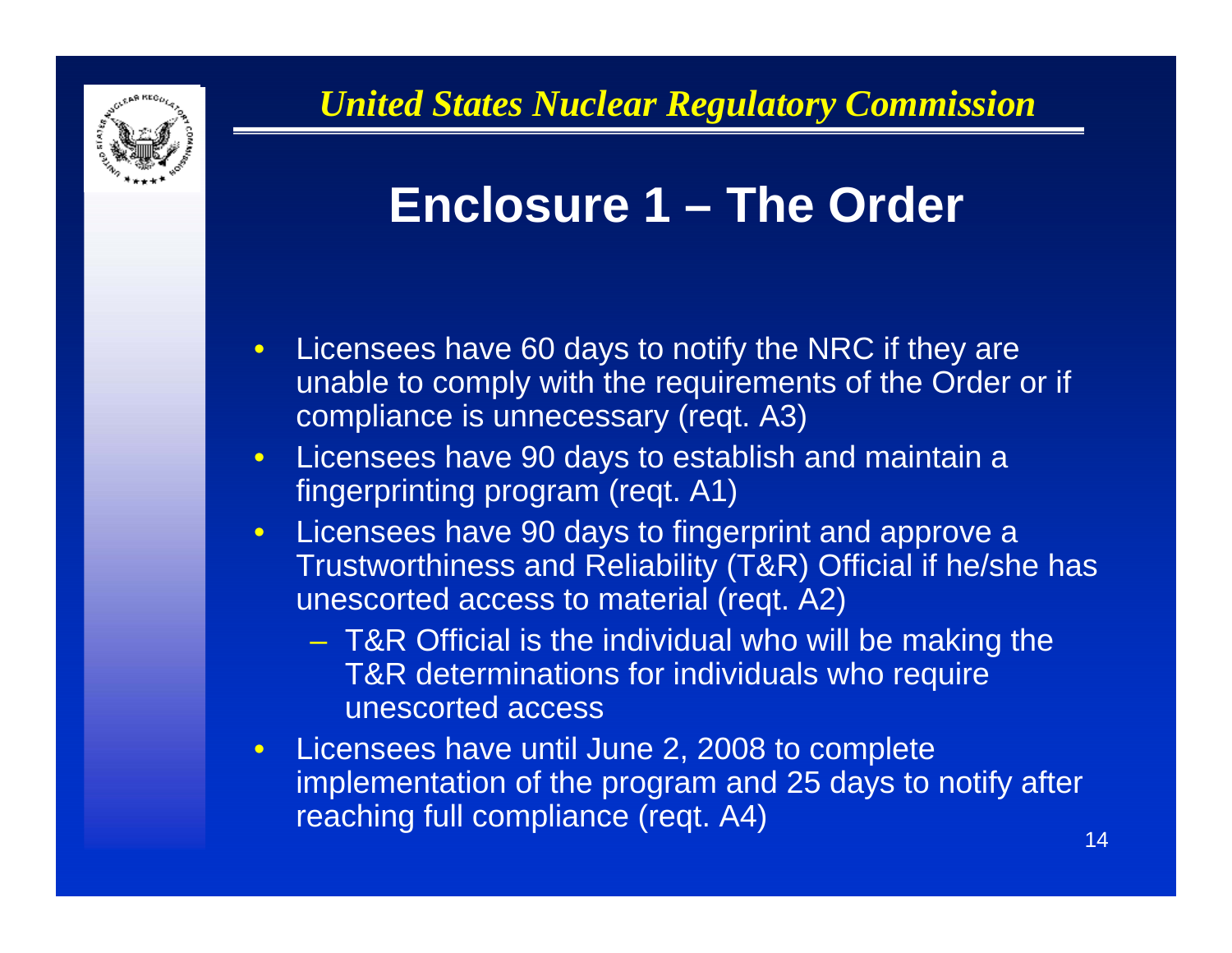

# **Enclosure 1 – The Order**

- Licensees are required to notify the NRC's Headquarters Operations Office within 24 hours if results indicate that an individual is on the FBI's terrorist screening data base. (reqt. A5)
- $\bullet$  Licensees may allow any individual who had unescorted access at the time the Order was issued ( i.e. December 5, 2007) to continue to have unescorted access to material pending a decision by the T&R Official.
	- After June 2, 2008, no-one will be allowed unescorted access without a T&R determination that also considered FBI criminal history results.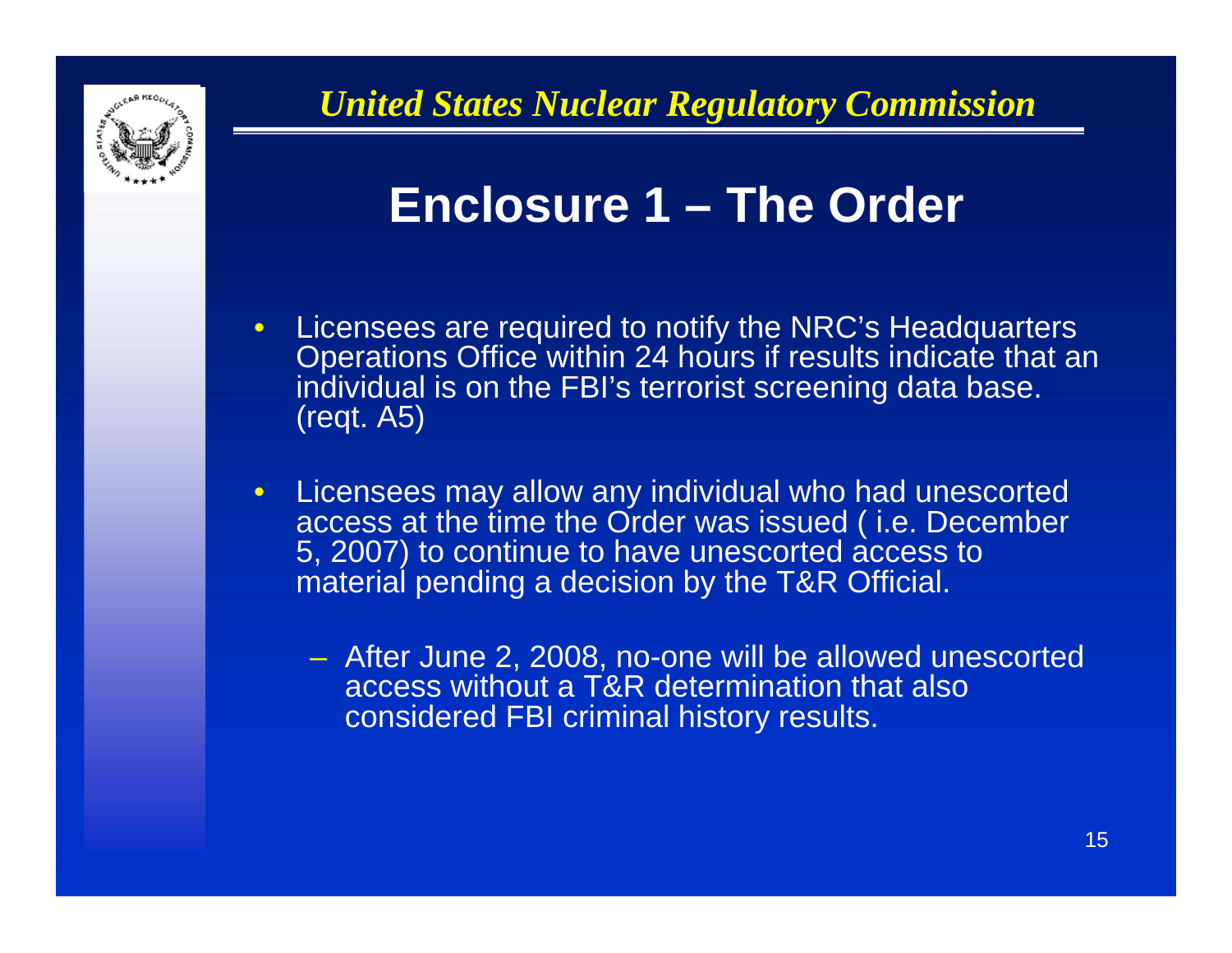

# **Attachments 1 & 2 to Enclosure 1 (Order)**

- Att. 1: List of Licensees (Redacted and withheld from public disclosure)
- Att. 2: Radionuclides of Concern
	- Includes RA-226
	- –Footnote 5, Reflects new NRC authority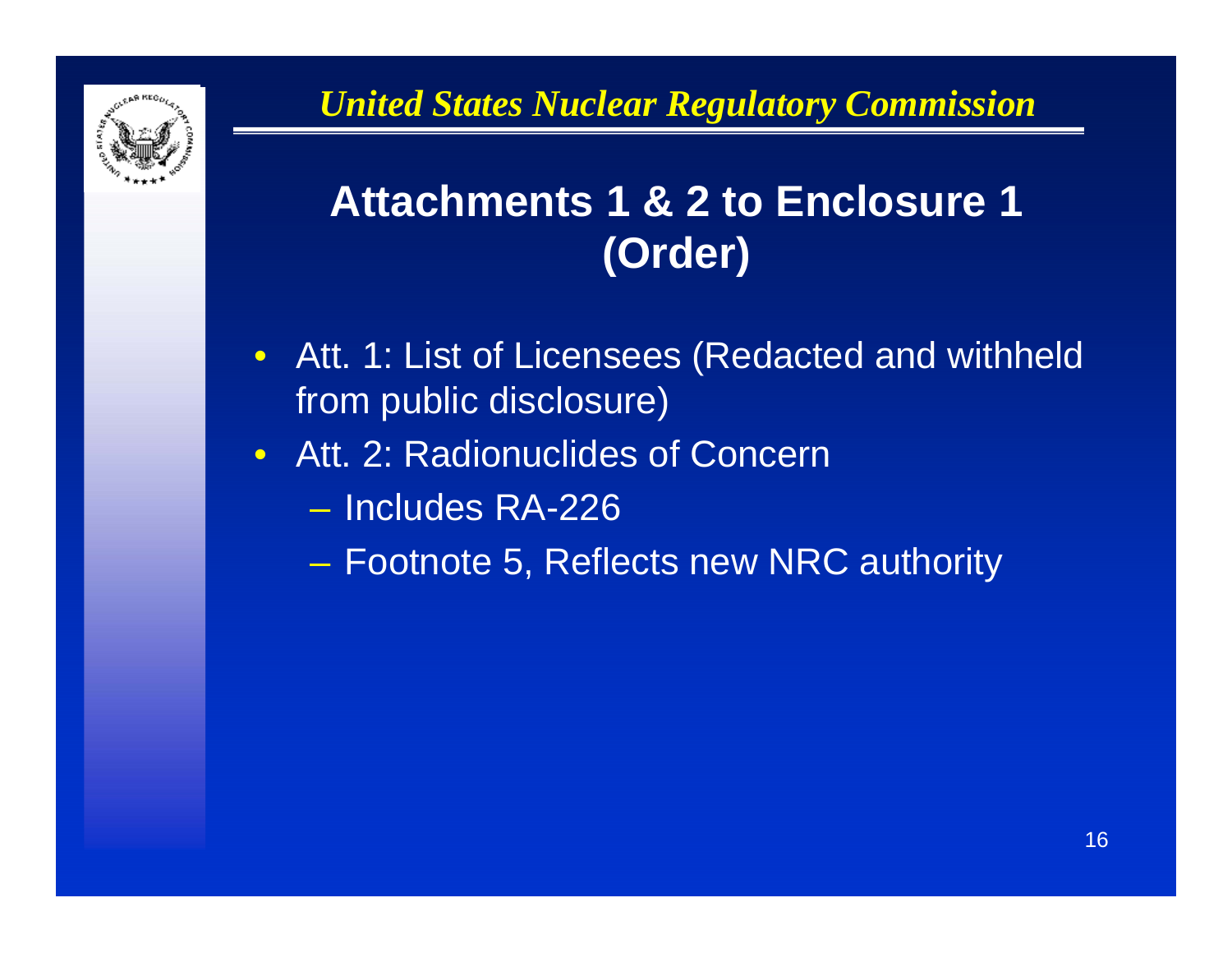

### *United States Nuclear Regulatory Commission* **Attachment 2 to Enclosure 1 (Order) continued**

| Radionuclide                                                                | Quantity of Concern <sup>1</sup> (TBq) | Quantity of Concern <sup>2</sup> (Ci) |
|-----------------------------------------------------------------------------|----------------------------------------|---------------------------------------|
| Am-241                                                                      | 0.6                                    | 16                                    |
| Am-241/Be                                                                   | 0.6                                    | 16                                    |
| Cf-252                                                                      | 0.2                                    | 5.4                                   |
| Cm-244                                                                      | 0.5                                    | 14                                    |
| Co-60                                                                       | 0.3                                    | 8.1                                   |
| Cs-137                                                                      | 1                                      | 27                                    |
| Gd-153                                                                      | 10                                     | 270                                   |
| Ir-192                                                                      | 0.8                                    | 22                                    |
| Pm-147                                                                      | 400                                    | 11,000                                |
| Pu-238                                                                      | 0.6                                    | 16                                    |
| Pu-239/Be                                                                   | 0.6                                    | 16                                    |
| Ra-226 <sup>5</sup>                                                         | 0.4                                    | 11                                    |
| Se-75                                                                       | $\overline{2}$                         | 54                                    |
| Sr-90 (Y-90)                                                                | 10                                     | 270                                   |
| Tm-170                                                                      | 200                                    | 5,400                                 |
| Yb-169                                                                      | 3                                      | 81                                    |
| Combinations of<br>radioactive<br>materials<br>listed<br>above <sup>3</sup> | See Footnote Below <sup>4</sup>        |                                       |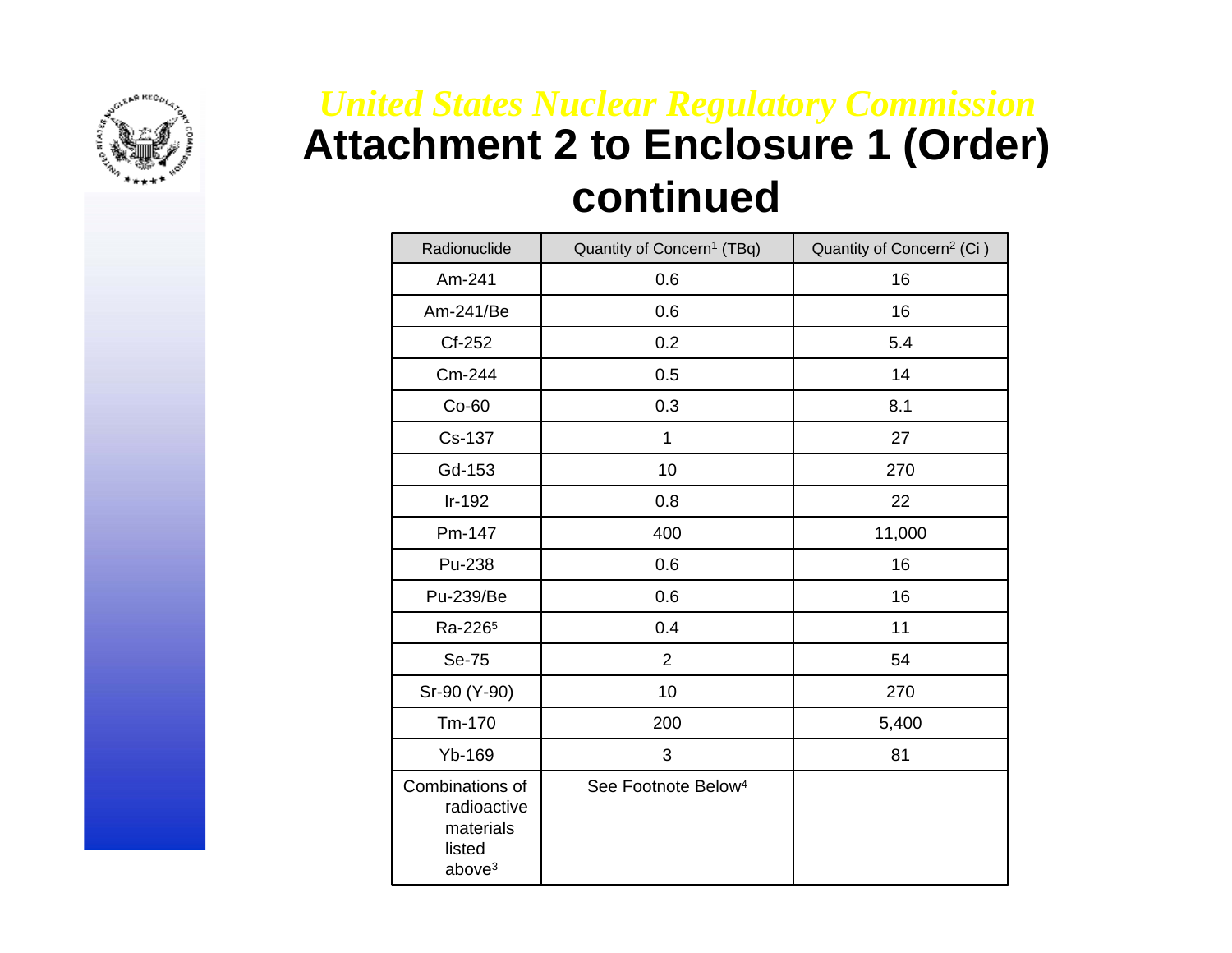

### **Attachment 3 to Enclosure 1 (Order)**

- Specific Requirements Pertaining to Fingerprinting and Criminal History Records **Checks** 
	- All individuals seeking unescorted access must be fingerprinted
	- $-$  If previously favorably decided by a US  $\,$ government program that required an FBI fingerprinting check within the past five years, new fingerprints do not need to be taken for unescorted access. (e.g., Transportation Worker Identification Credentialing, TWIC)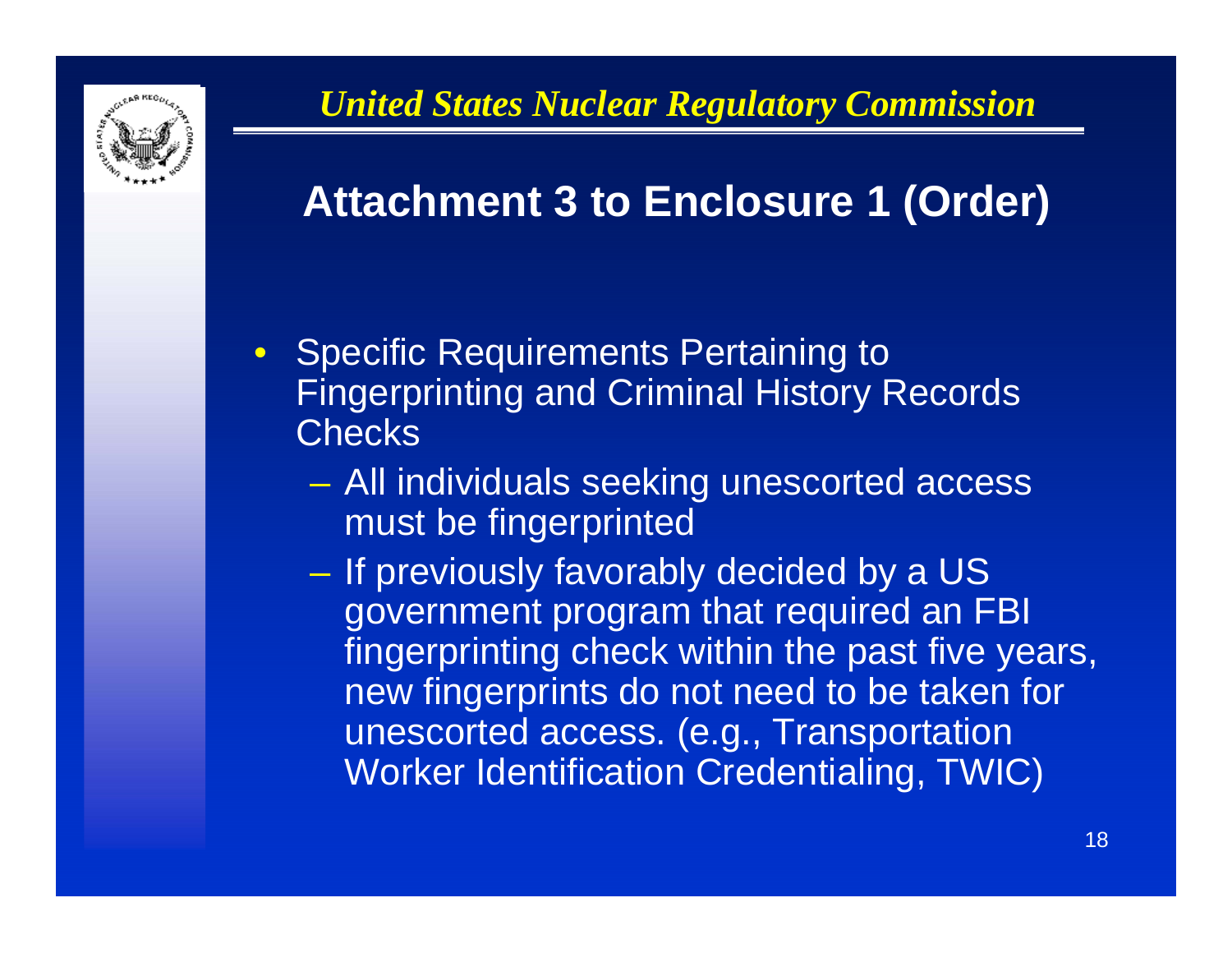

### **Attachment 3 to Enclosure 1 (Order) continued**

- All fingerprints are submitted to NRC for submission to FBI
- Results are returned to NRC who sends them to licensee's T&R official
- Licensees review results in conjunction with the other 3 components of making a T &R determination
	- – Verification of employment, education and personal references.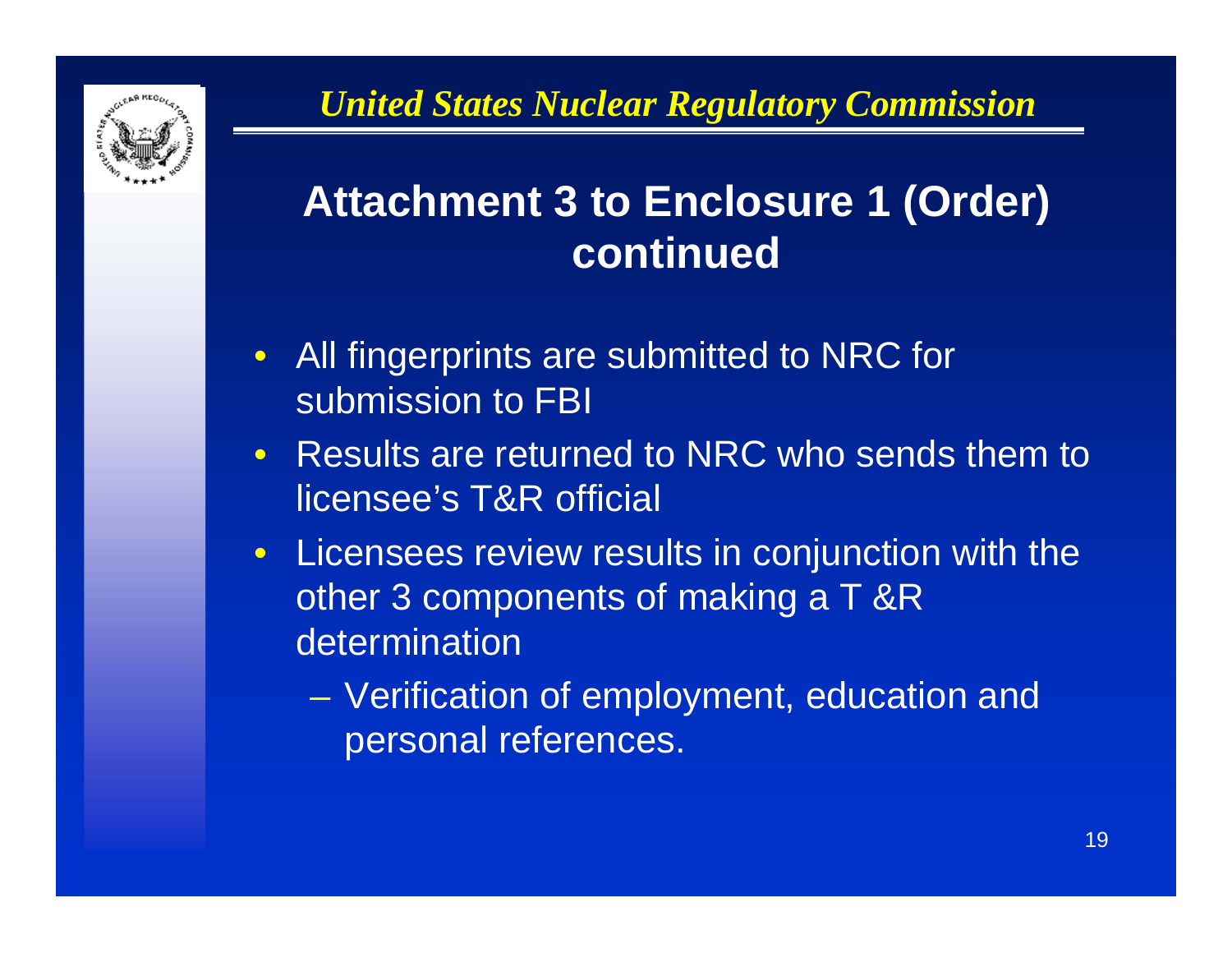

# **Enclosure 2 – Procedures for Processing Fingerprints**

- $\bullet$ Payments must be through pay.gov
- Submit one legible fingerprint card (Form FD-258)
	- Only available from NRC
	- Local law enforcement can take them
- Include the name and address of the T&R official to whom the results should be returned
	- <u>Must include a copy of the oath and</u> affirmation of the T&R Official with each submittal of the cards
- Can resubmit once for free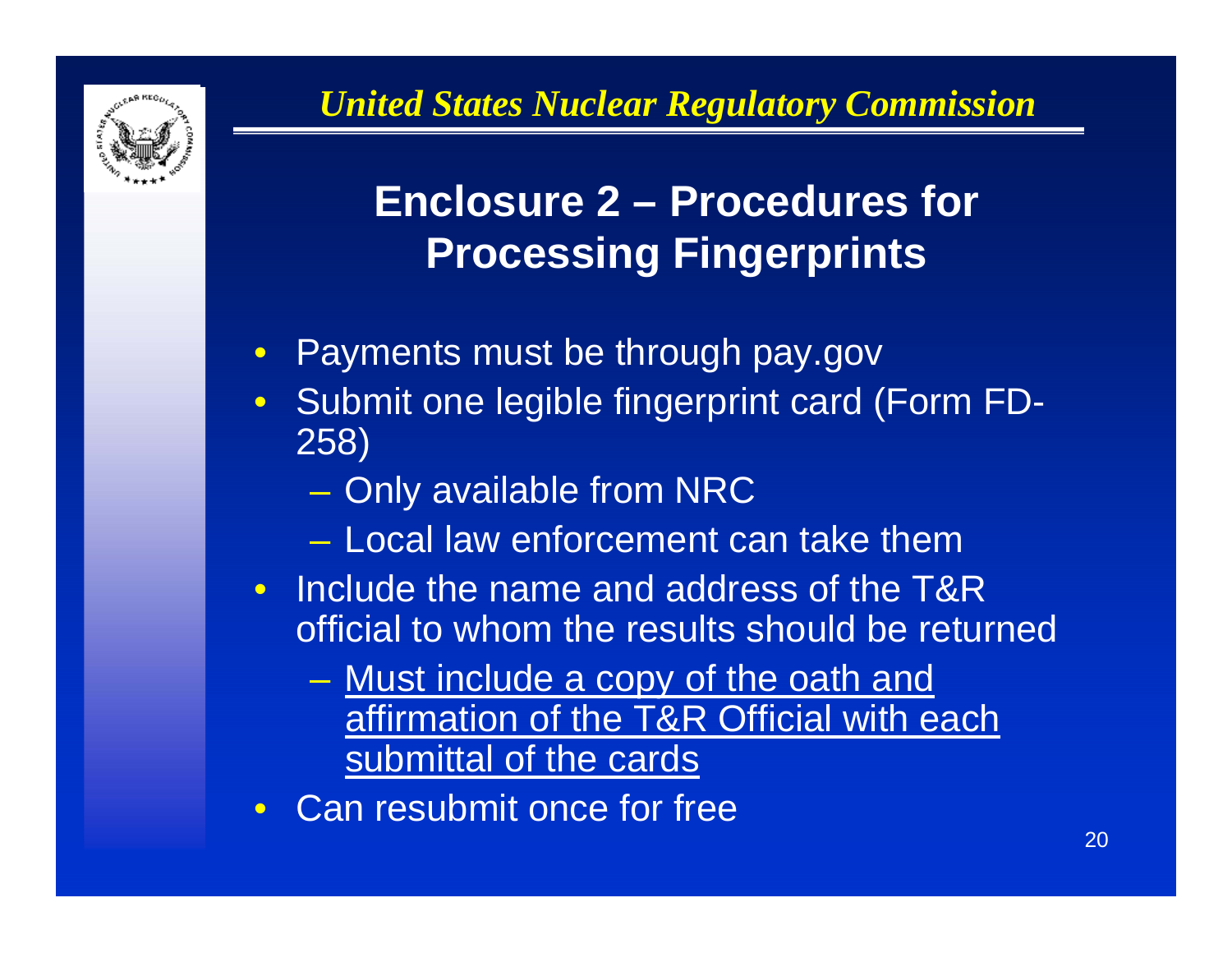

#### **Enclosure 3 – Guidance for Evaluating FBI Identification and Criminal History Records Checks**

- • Attachment 3 of Enclosure 1 states:
	- *"The Licensee shall review the information received from the FBI and consider it, in conjunction with the trustworthiness and reliability requirements of the IC Order (EA-05-090), in making a determination whether to grant unescorted access to certain radioactive materials."*
	- *"The Licensee shall document the basis for its determination whether to grant, or continue to allow unescorted access to radioactive materials equal to or greater than quantities listed in attachment 2."*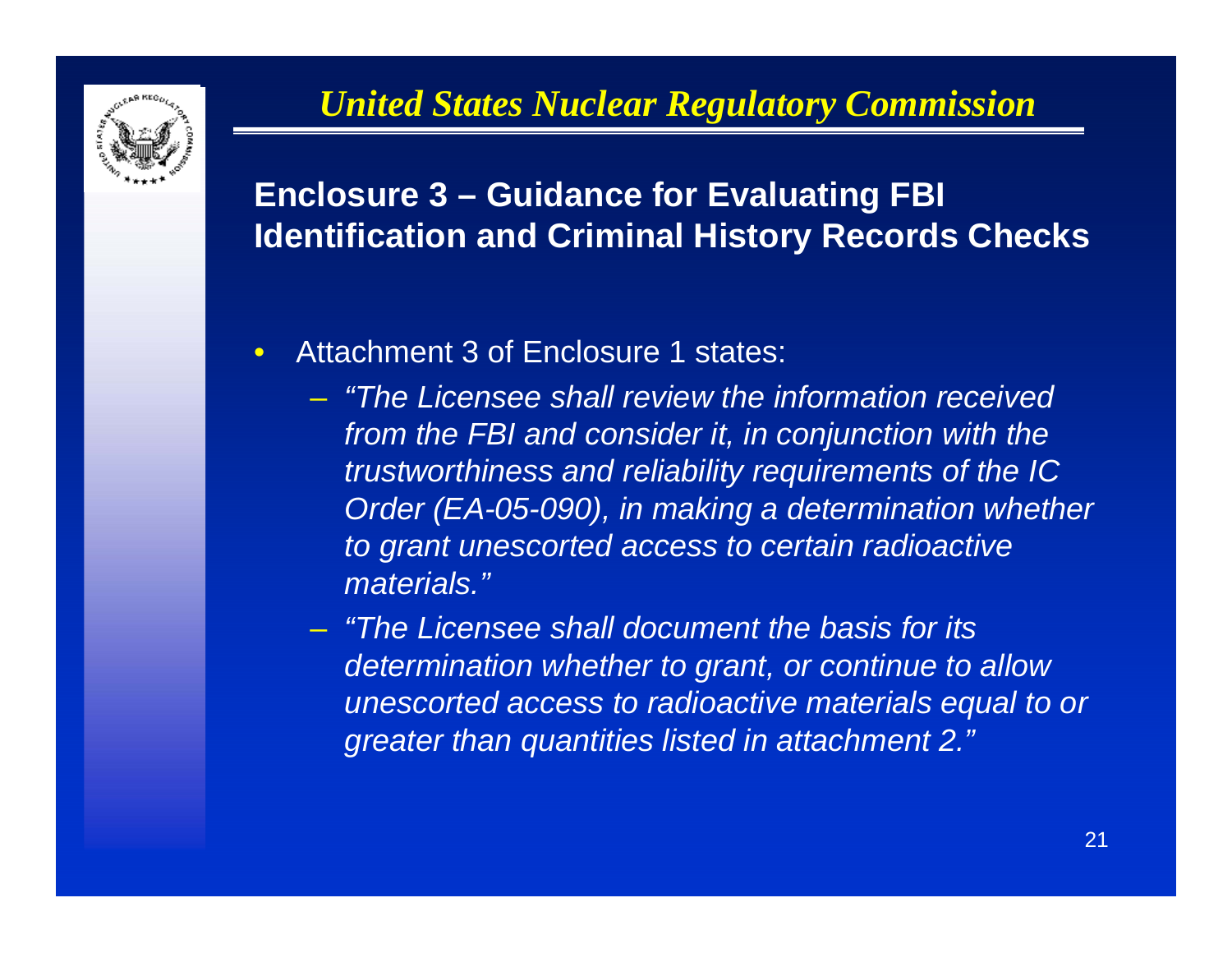

### **Enclosure 3 – Guidance (cont.)**

- Each Licensee is responsible for determining whether to grant unescorted access.
- $\bullet$  Licensees should establish criteria that would disqualify someone from being granted authorized access.
- The guidance is provided to assist the Licensee in evaluating the results of FBI criminal history records check results as a component of the T&R determination.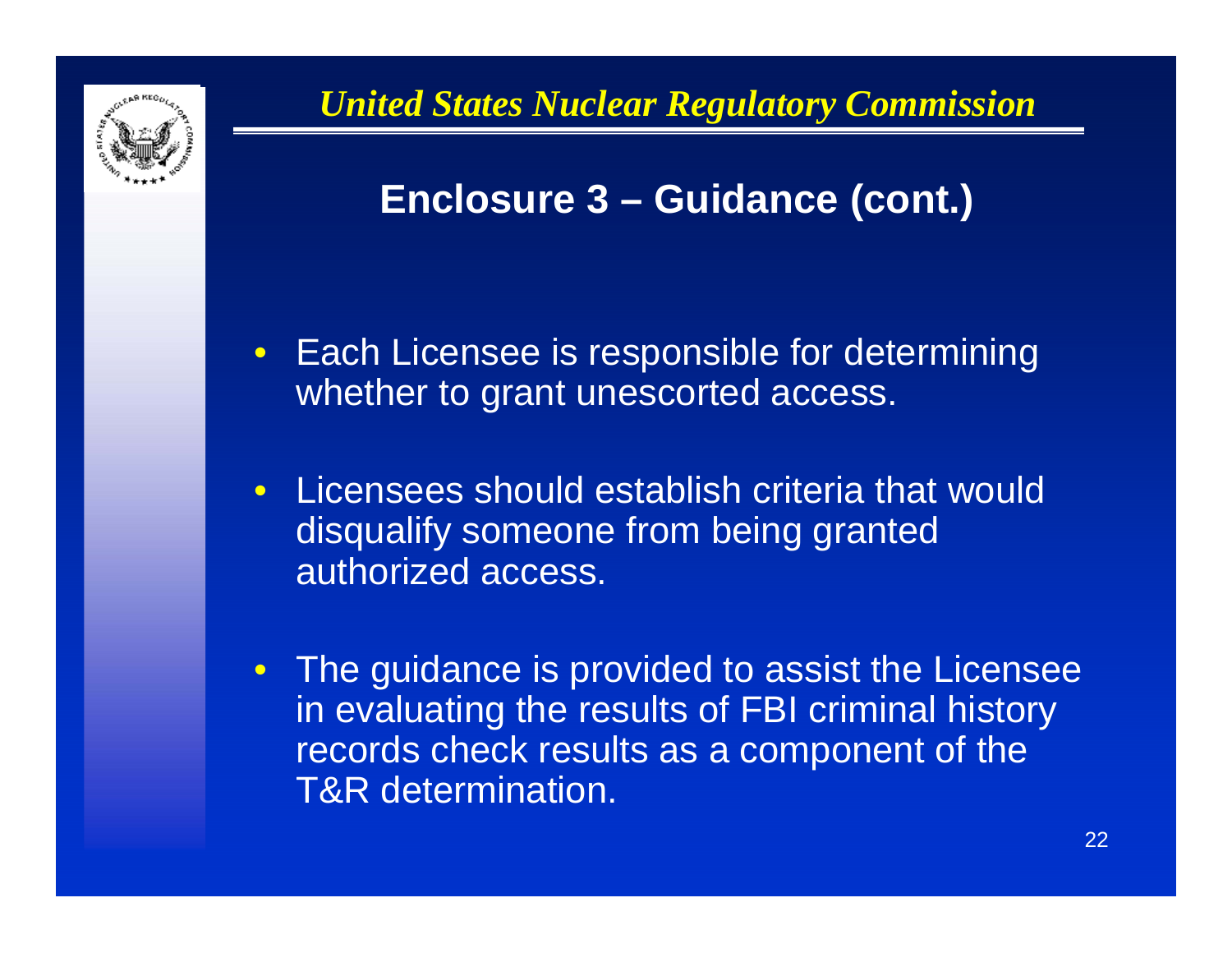

### **Enclosure 3 – Guidance (cont.)**

- The guidance provides minimum elements that the licensee should consider when evaluating the results.
- $\bullet$  Each T&R determination for unescorted access must be documented to include the basis for the decision made.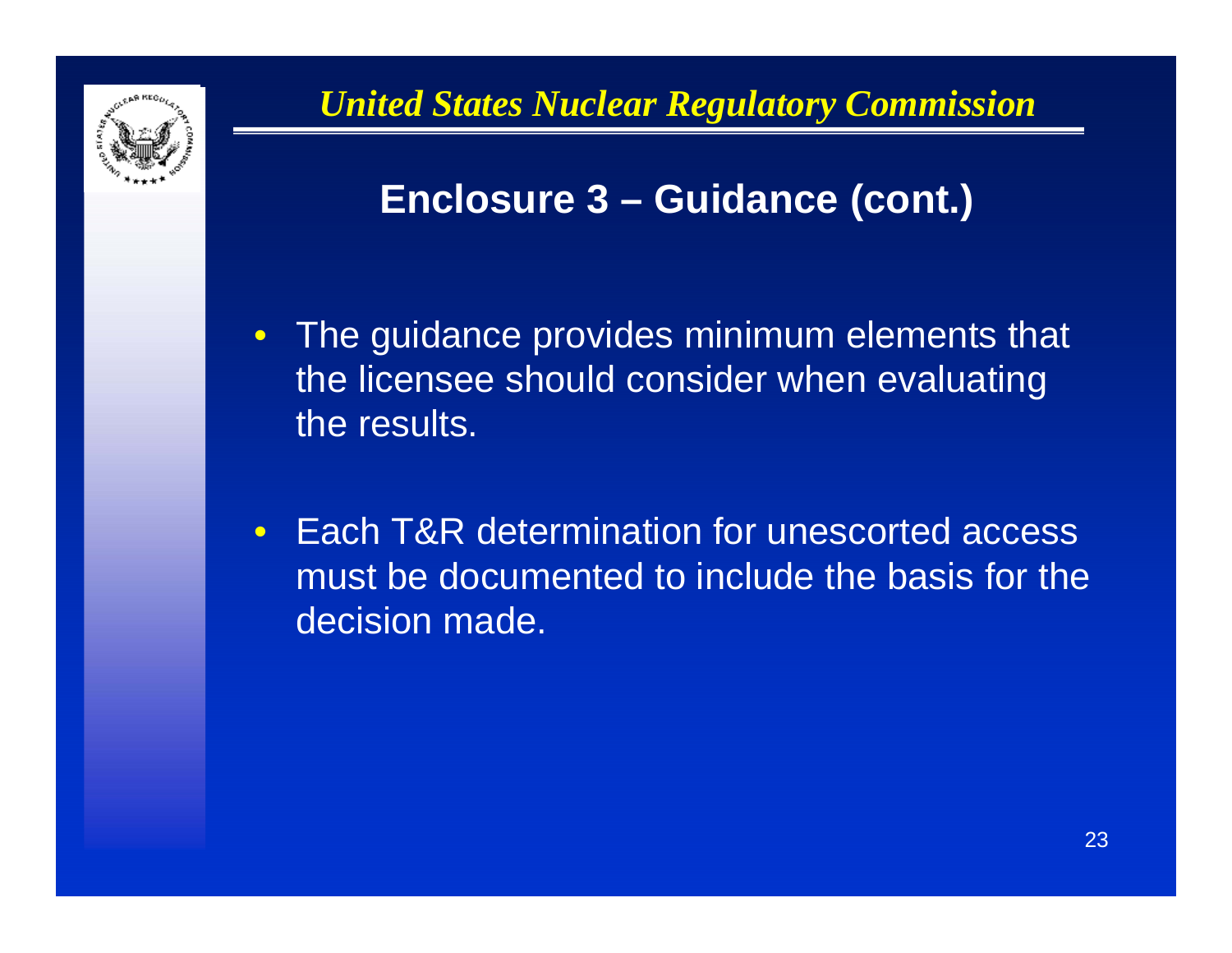

# **Enclosure 4 – Q's and A's**

- Provides answers to some frequently asked questions.
- $\bullet$  Additionally, new Questions and Answers are posted to our website at:
- http://www.nrc.gov/security/byproduct/orders.ht ml#fingerprinting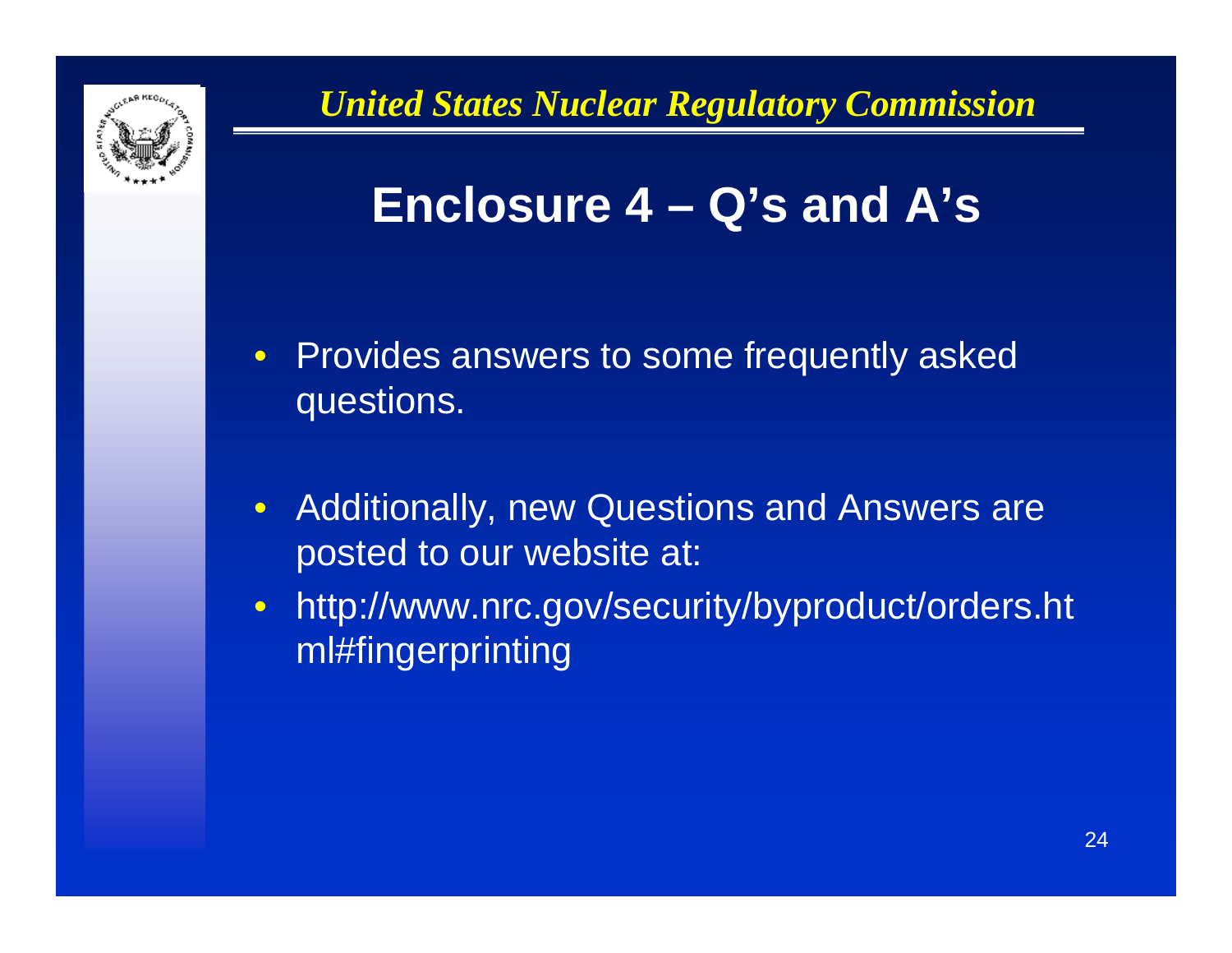

# **Answers to Common Questions**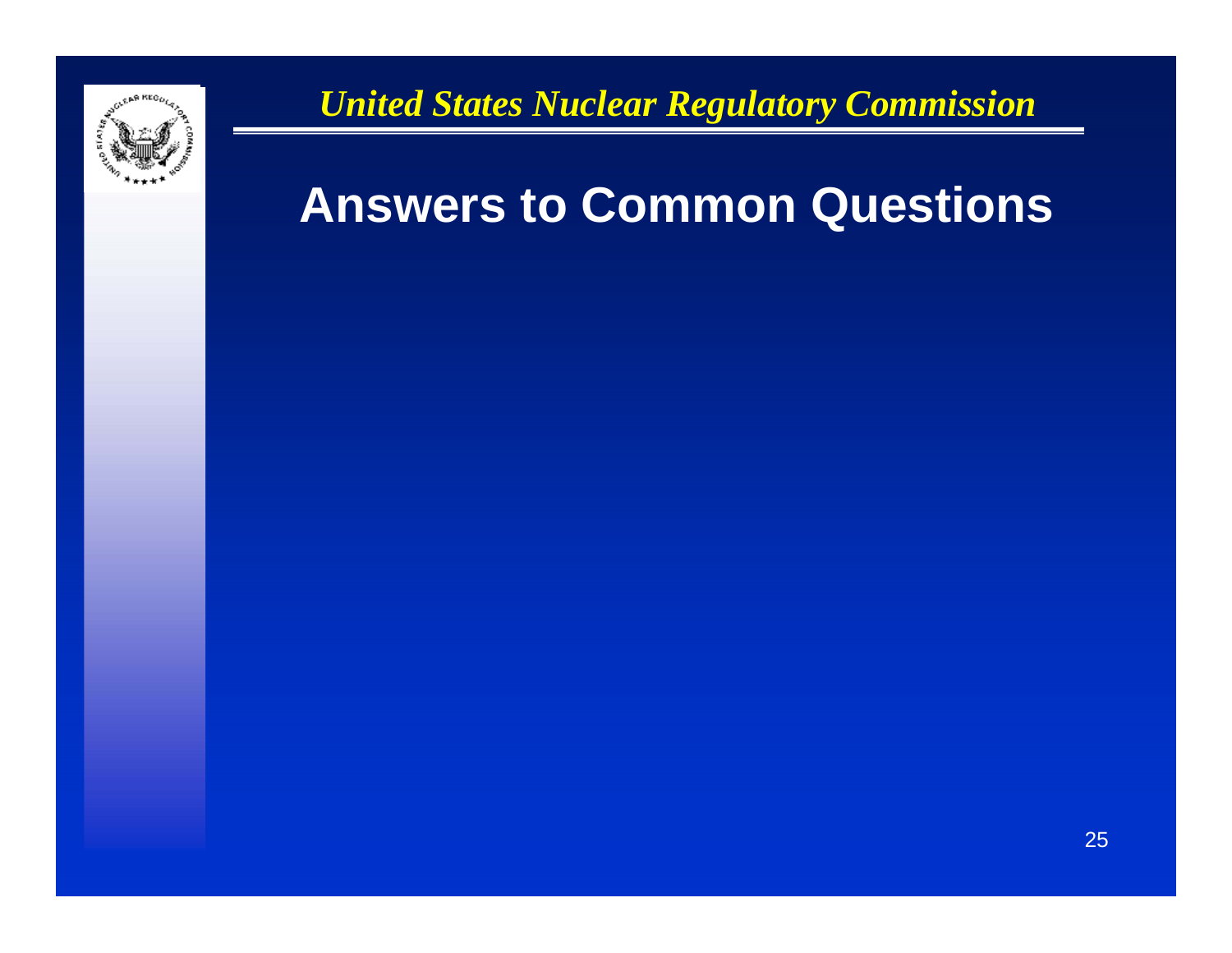

**Q: If I do not have the quantities of material in Table 1, in aggregate or individually, do I need to implement the requirements in this Order? What should I do?**

- $\bullet$  If you are authorized to possess, but do not actually possess the quantities listed in Table 1, you do not have to implement the requirements of the Order.
- $\bullet$ However, you must notify the NRC within 60 days (i.e. February 3, 2008) that compliance with the Order is unnecessary.
- $\bullet$  Signed responses can be faxed to 301-415-5955 or a signed .pdf can be e-mailed to *ICfingerprint@nrc.gov*.
- $\bullet$  Mail responses can be sent to: US NRC, Two White Flint North, 11545 Rockville Pike, Rockville, MD 20872-2738, Attn: Christian Einberg, MS T8E24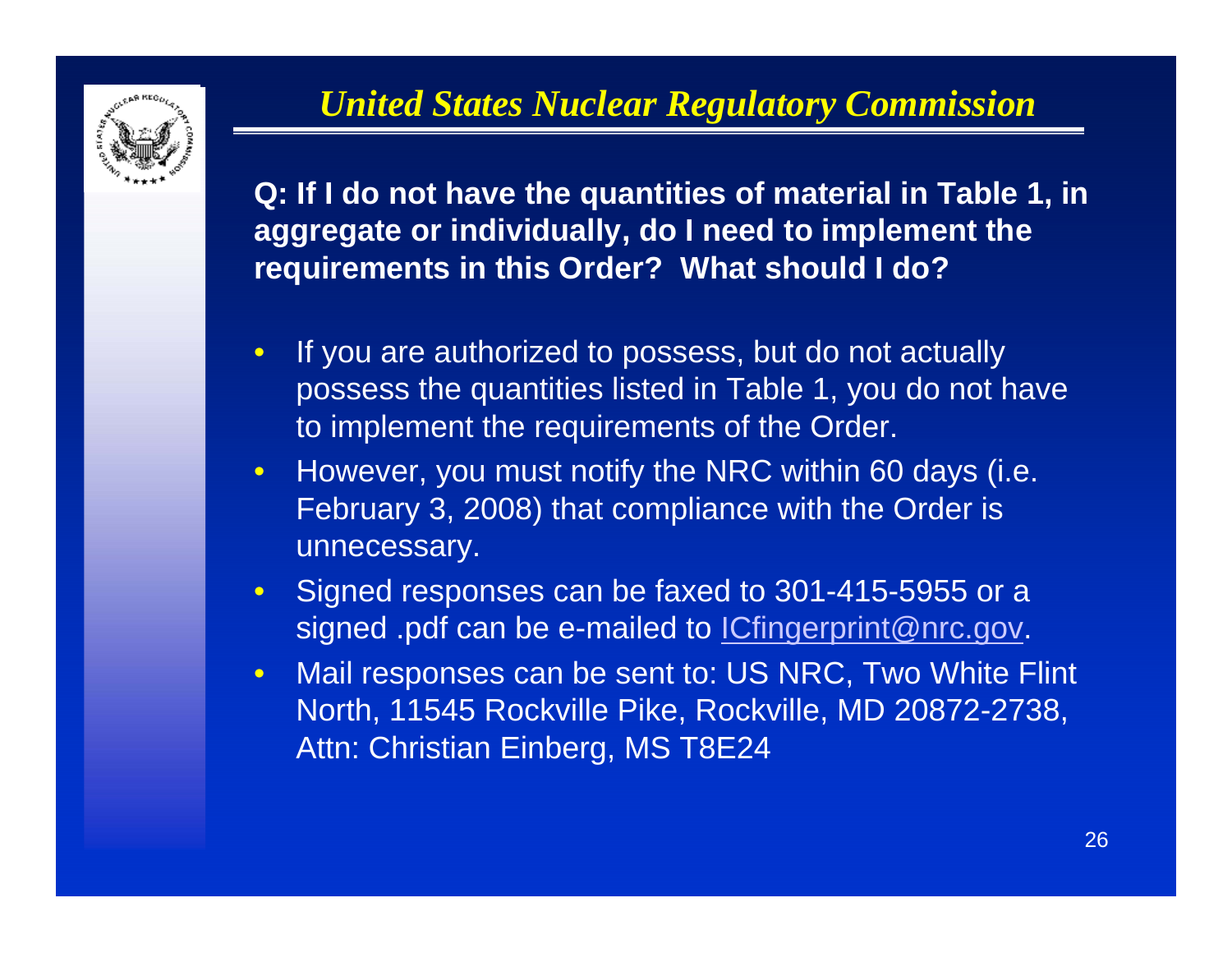

**Q: If I do not have the quantities of material in Table 1, in aggregate or individually, do I need to implement the requirements in this Order? What should I do? (cont.)**

- $\bullet$  The following sample statement can be used:
	- *"This letter is in response to your December 5, 2007, "Order Imposing Fingerprinting and Criminal History Records Check Requirements for Unescorted Access to Certain Radioactive Material" (EA-07-305). In accordance with section A.3.(2) of the Order, [enter Licensee name, license number, and docket number] the radioactive materials currently included in our inventory do not meet or exceed (either aggregated or collocated) the quantity of concern thresholds listed on Table 1 of the Increased Controls requirements, therefore, compliance with the fingerprinting requirements of Order EA-07-305 is unnecessary at this moment. It is understood that compliance with Order EA-07-305 is mandatory for individuals requiring unescorted access to radionuclides of concern (either aggregated or collocated), at or above the threshold limits of Table 1."*
- $\bullet$  Licensees may choose to amend their license to lower possession limits if they are not possessing Table 1 quantities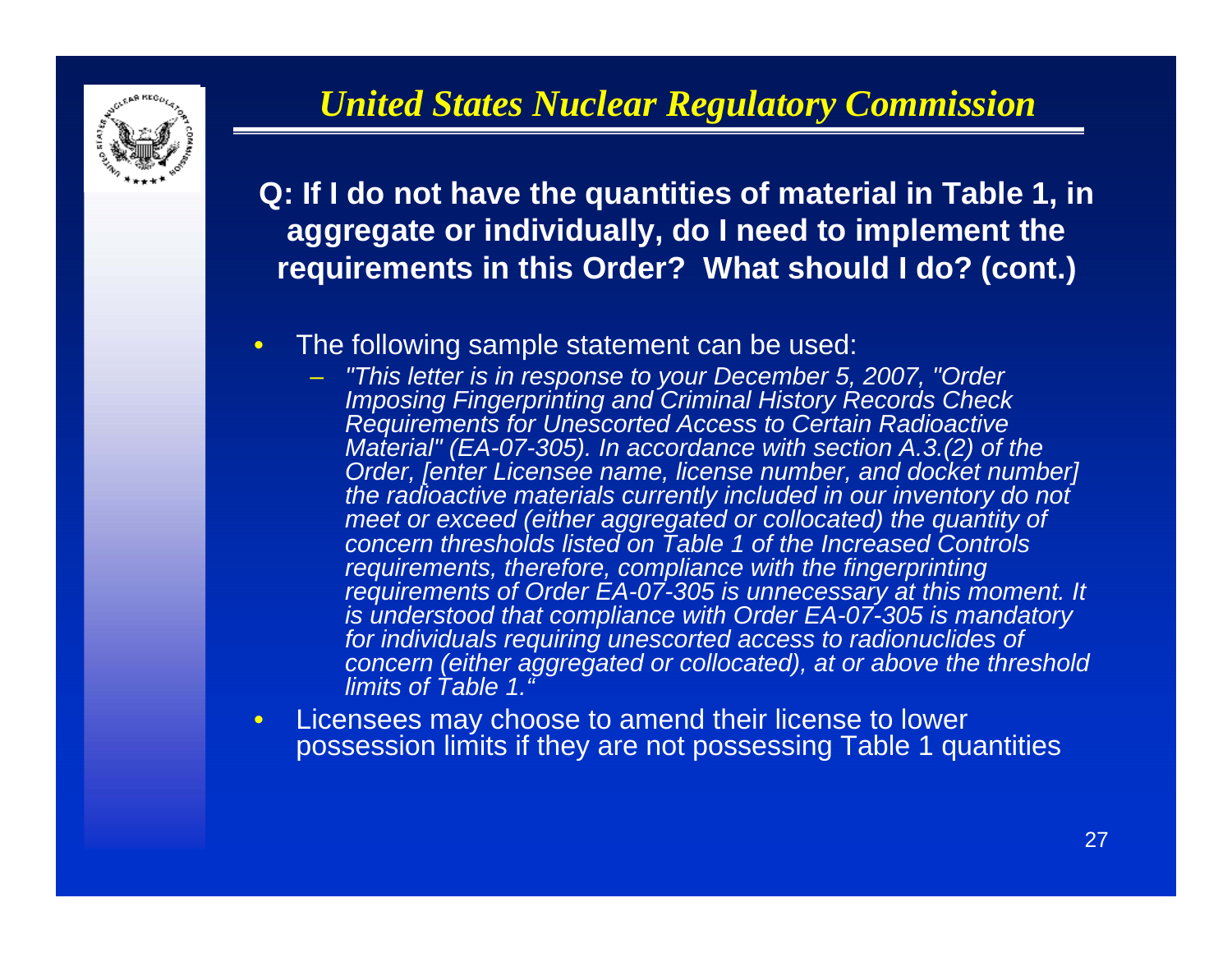

**Q: I am currently implementing the Increased Controls (i.e., I have quantities of material above the Table 1 threshold). How do I certify to the NRC that my T&R Official is determined to be trustworthy and reliable?**

- $\bullet$  There are two types of T&R Officials:
	- 1. T&R Officials who do not require unescorted access to material (e.g., human resources staff), and
	- 2. T&R Officials who require unescorted access to material (e.g., radiation safety officer).
- $\bullet$  Certifications of trustworthiness and reliability of the T&R Official must be made to the NRC under oath and affirmation within 90 days of the date of the Order (i.e. March 4, 2008)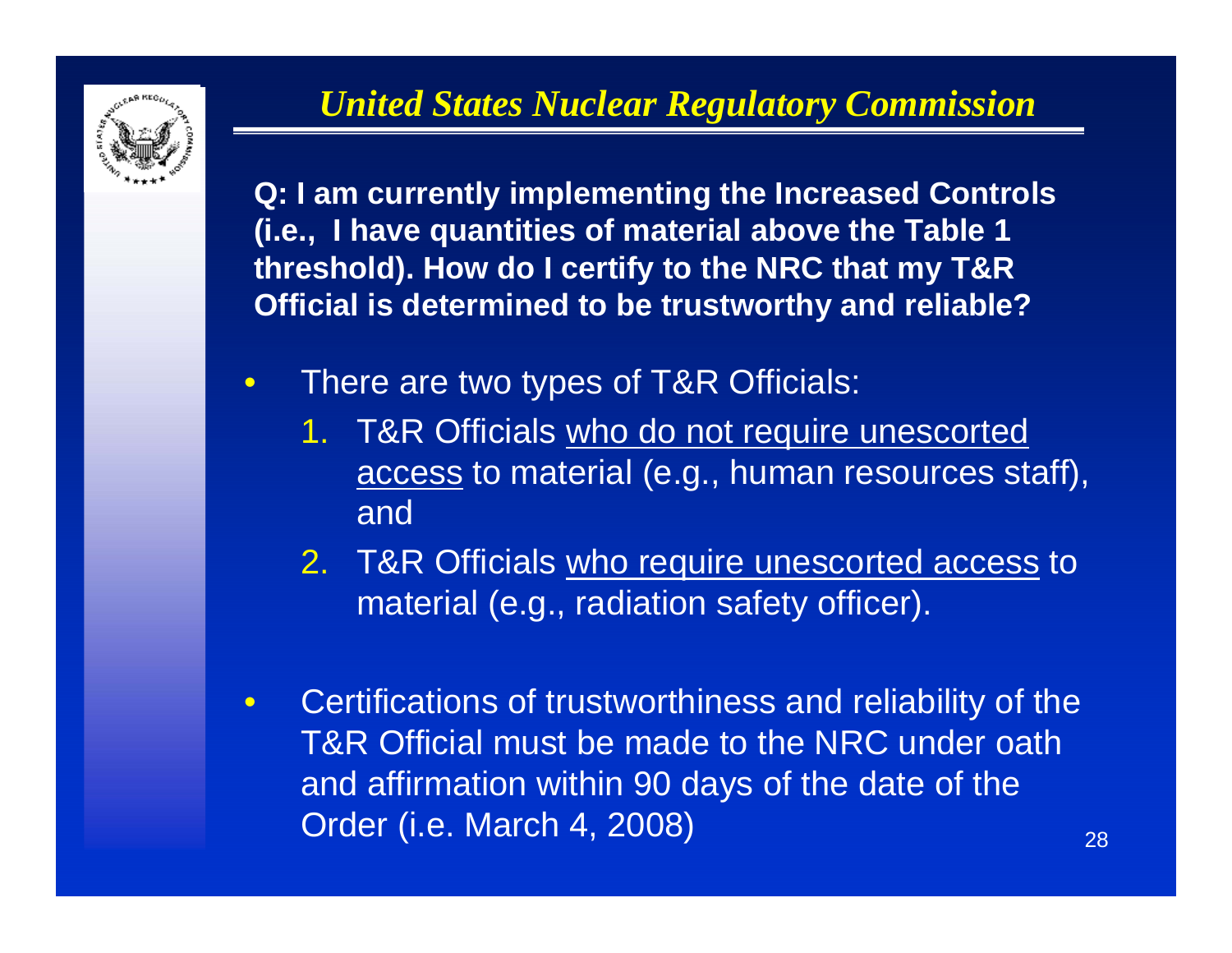

### **T&R Official Certification (cont.)**

- T&R Officials who do not require unescorted access, must be determined to be trustworthy and reliable by the Licensee in accordance with the requirements of IC1 of the Increased Controls Order (EA-05-090), i.e. verification of: employment, education, and personal references.
- **For T&R Officials who require unescorted access** to material, the Licensee must also consider the results of FBI fingerprinting and criminal history records checks in addition to verification of: employment, education and personal references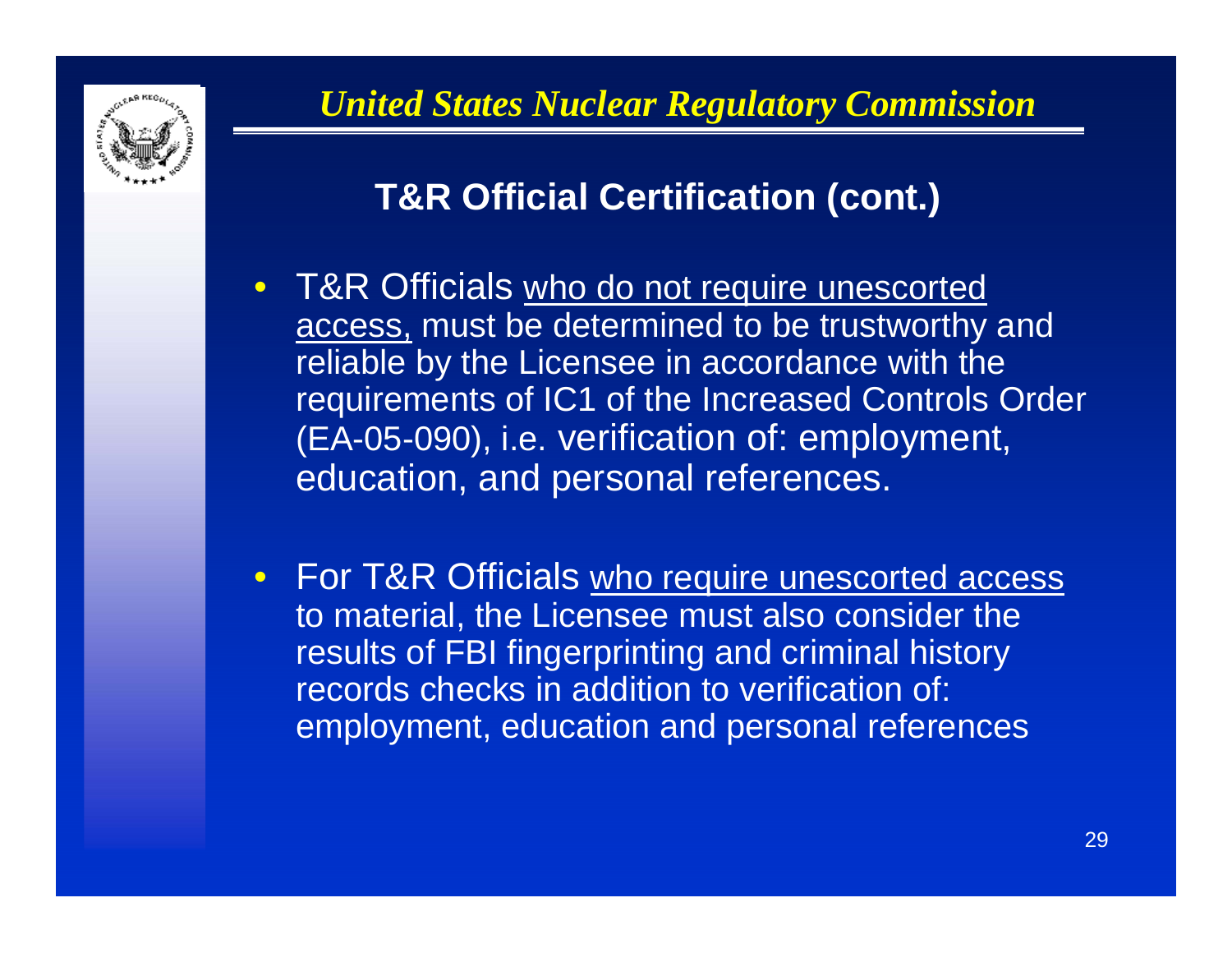

### **T&R Official Certification (cont.)**

- $\bullet$  If the T&R Official is determined to be trustworthy and reliable by the Licensee, the requirement to submit documents under oath or affirmation may be satisfied using a notary public to authenticate oaths or affirmations and to certify that the information is correct.
- Alternatively, the following unsworn declaration (affirmation) may be used, but must be verbatim:
	- *" I declare [or certify, verify, state] under penalty of perjury that the foregoing is true and correct. Executed on [date] [Signature]"*
- $\bullet$  **Note**: A copy of the T&R certification must be submitted with all fingerprint submittals to the NRC. (Att. 3, para. 4)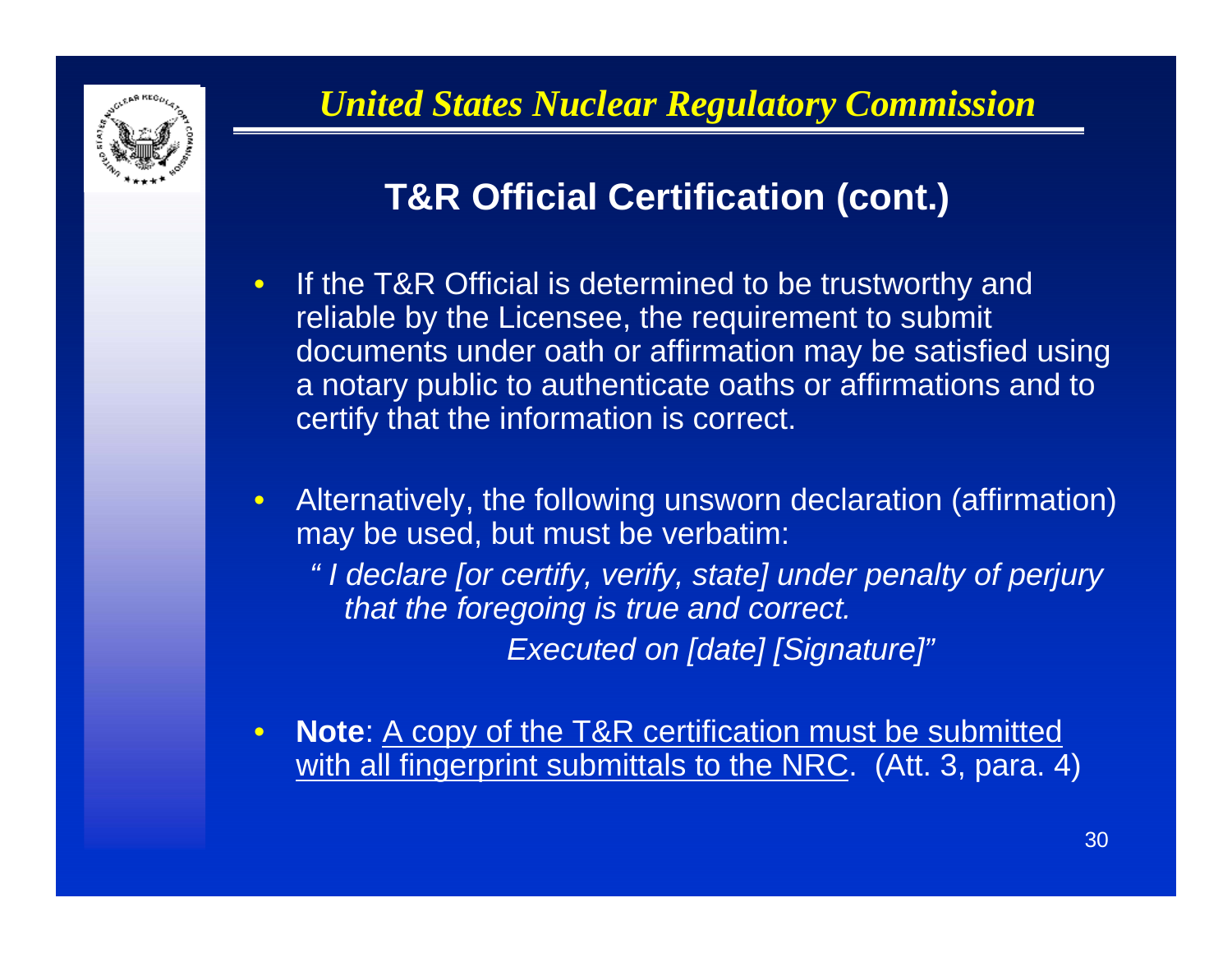

#### **Q: How do I submit fingerprints for the nominated T&R Official who requires unescorted access? Who approves the T&R Official?**

- $\bullet$ Step 1: Submit one completed, legible standard form FD-258 for individual nominated to be T&R Official.
- $\bullet$ Step 2: Submit to NRC's Division of Facilities and Security.
- • Step 3: Include the name and address of the individual to whom the nominated T&R Official's criminal history records should be returned for review.
	- Results should be reviewed by someone other than nominated T&R Official and should be the person who will be submitting certification under oath and affirmation.
	- Preferably the same person who initially approved the T&R Official for the original Increased Control requirements, but may be the custodian or initiator of the license.
- Step 4: NRC will forward the results of the FBI criminal history records check to the person identified in Step 3.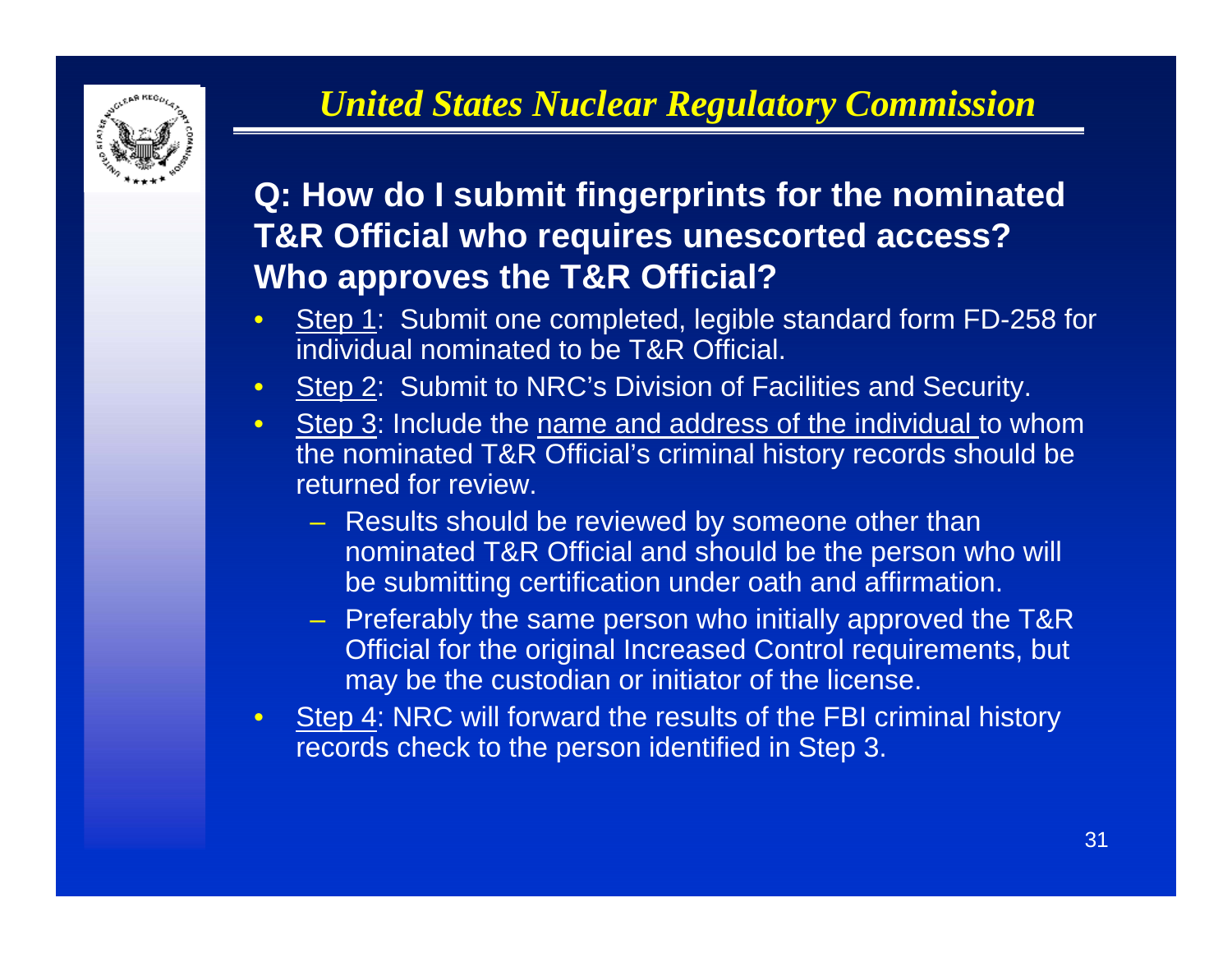

### **Do I need to be fingerprinted if I have an active federal security clearance?**

- $\bullet$  No. 10 CFR 73.61 relieves persons from the fingerprinting requirements if they have been favorably-decided by a US Government program involving fingerprinting and an FBI identification and criminal history records check within the last 5 calendar years
- $\bullet$  Some examples are: National Agency Check, Transportation Worker Identification Credentials, ATF explosives background check, etc.
- $\bullet$  Written confirmation from the Agency/employer which granted the clearance or reviewed the FBI criminal history record results must be provided.
- $\bullet$ See paragraph 3 of Attachment 3 for requirements and Question 3.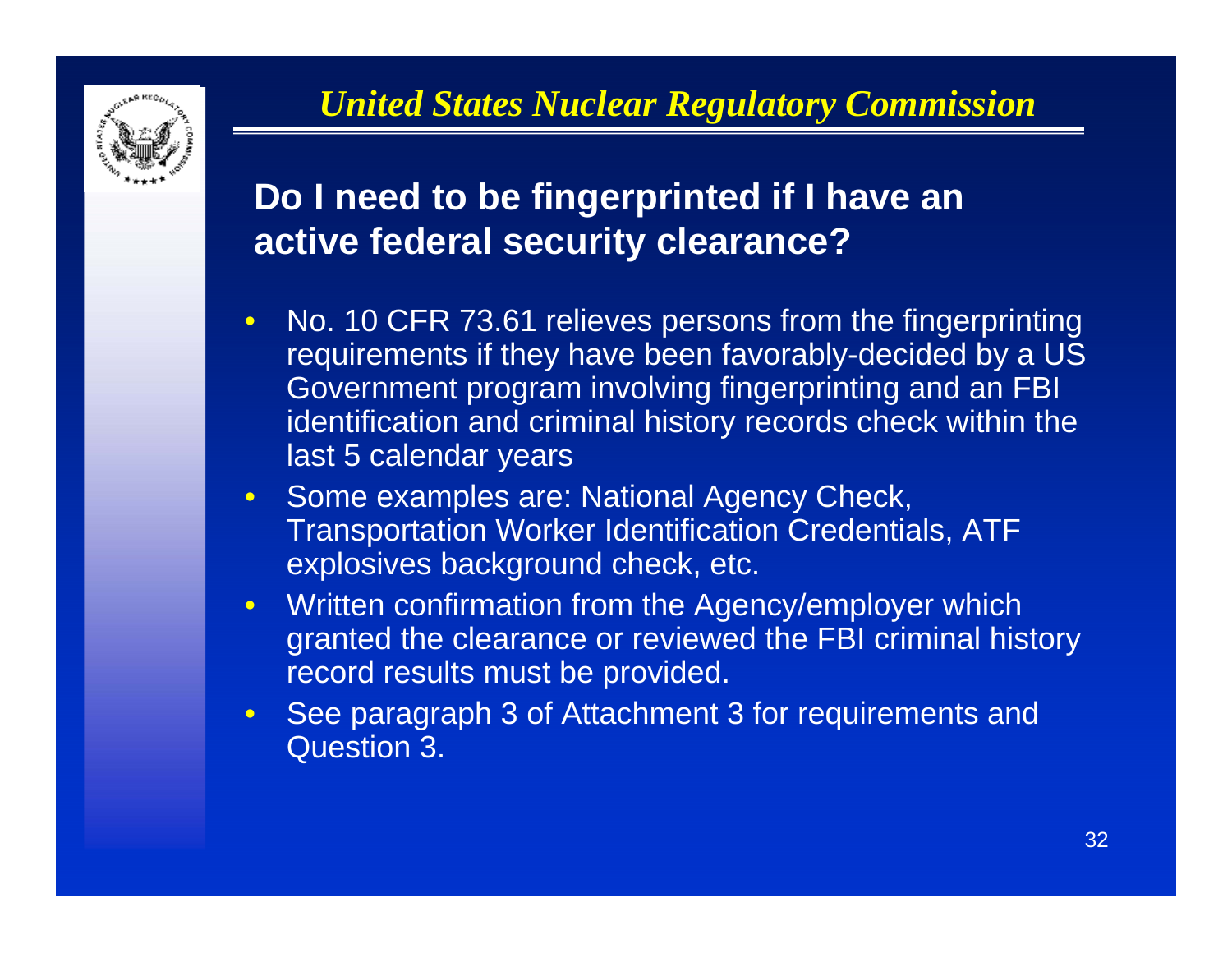

### **Q: How far back do the FBI criminal history records checks go?**

• The FBI criminal history records check provides information on all arrests since the individual's eighteenth birthday.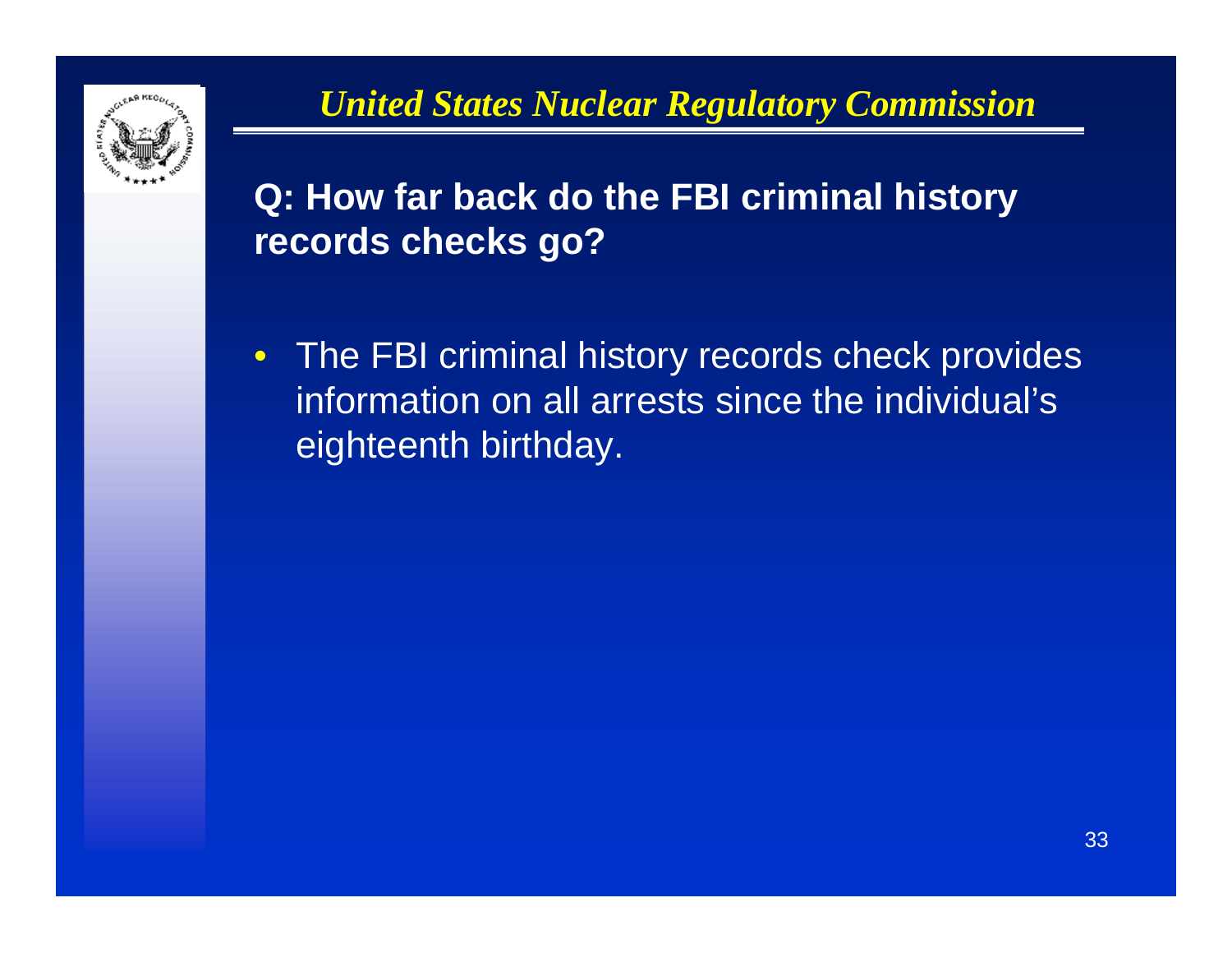

# **Who can take my fingerprints?**

- $\bullet$  Licenses may use law enforcement agencies, private entities, contractors, or establish an on-site fingerprinting program for the purpose of taking fingerprints
- • The individual taking fingerprints should at a minimum:
	- Be trained to take fingerprints
	- Verify the identity of the individual being fingerprinted by checking a government-issued picture identification *(e.g. a passport or driver's license)*
	- Sign the block on the fingerprint card labeled "Signature of Official Taking the Fingerprints"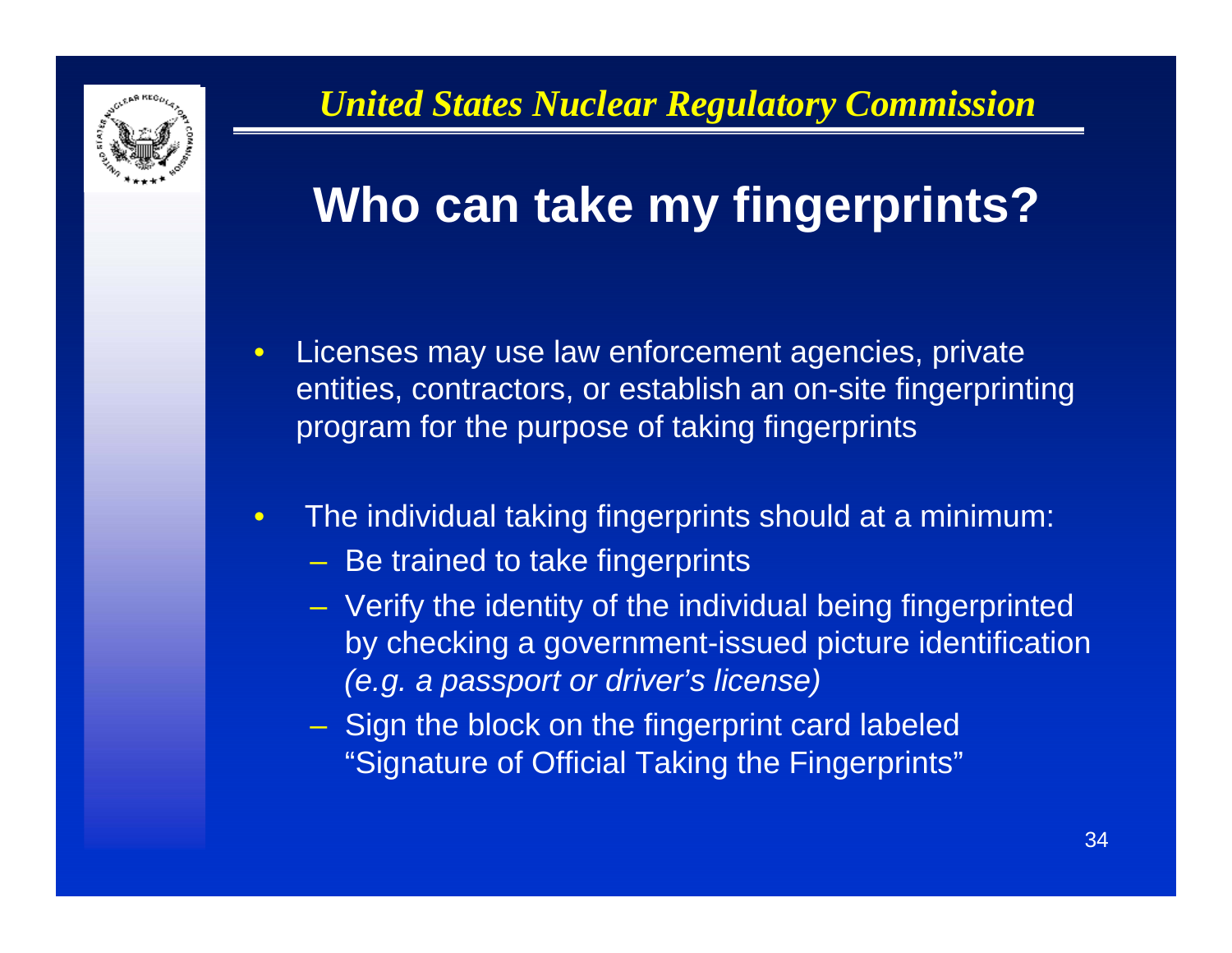

### **Can I submit my fingerprints electronically?**

- Yes. Some larger Licensees may wish to establish an electronic fingerprinting program with the NRC. For most licensees this option is cost prohibitive.
- To establish an electronic fingerprinting program with the NRC, please contact NRC Facilities **Security Branch, Division of Facilities and** Security at 301-415-6511.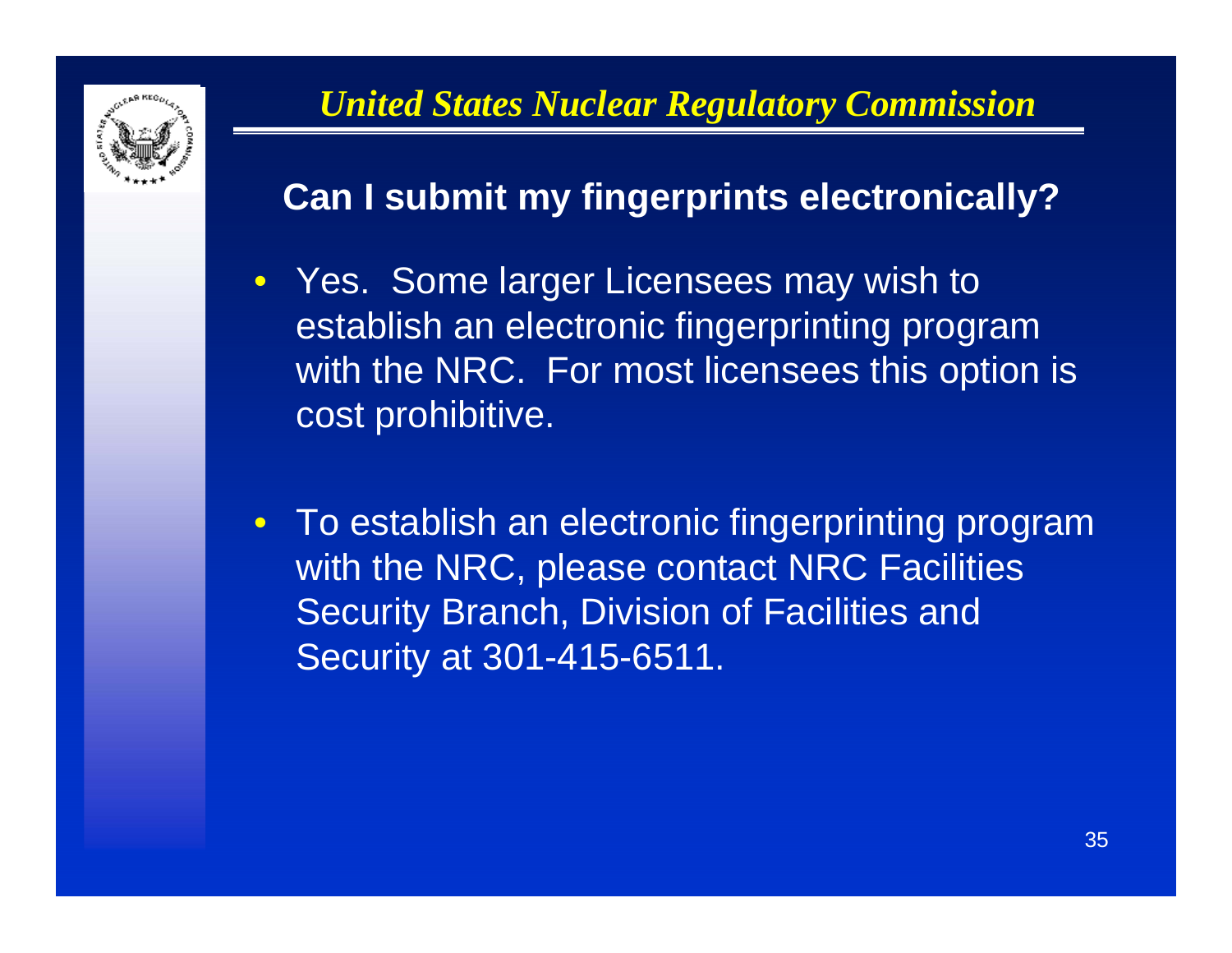

# **Do blood irradiators contain the specified quantities?**

• Yes. Blood irradiators typically exceed the Category 2 threshold quantities.

### **What's the Cost?**

- NRC currently charges \$36 per person to process and submit fingerprints to the FBI
- Additional fees could be charged by local law enforcement and/or private companies authorized to do fingerprinting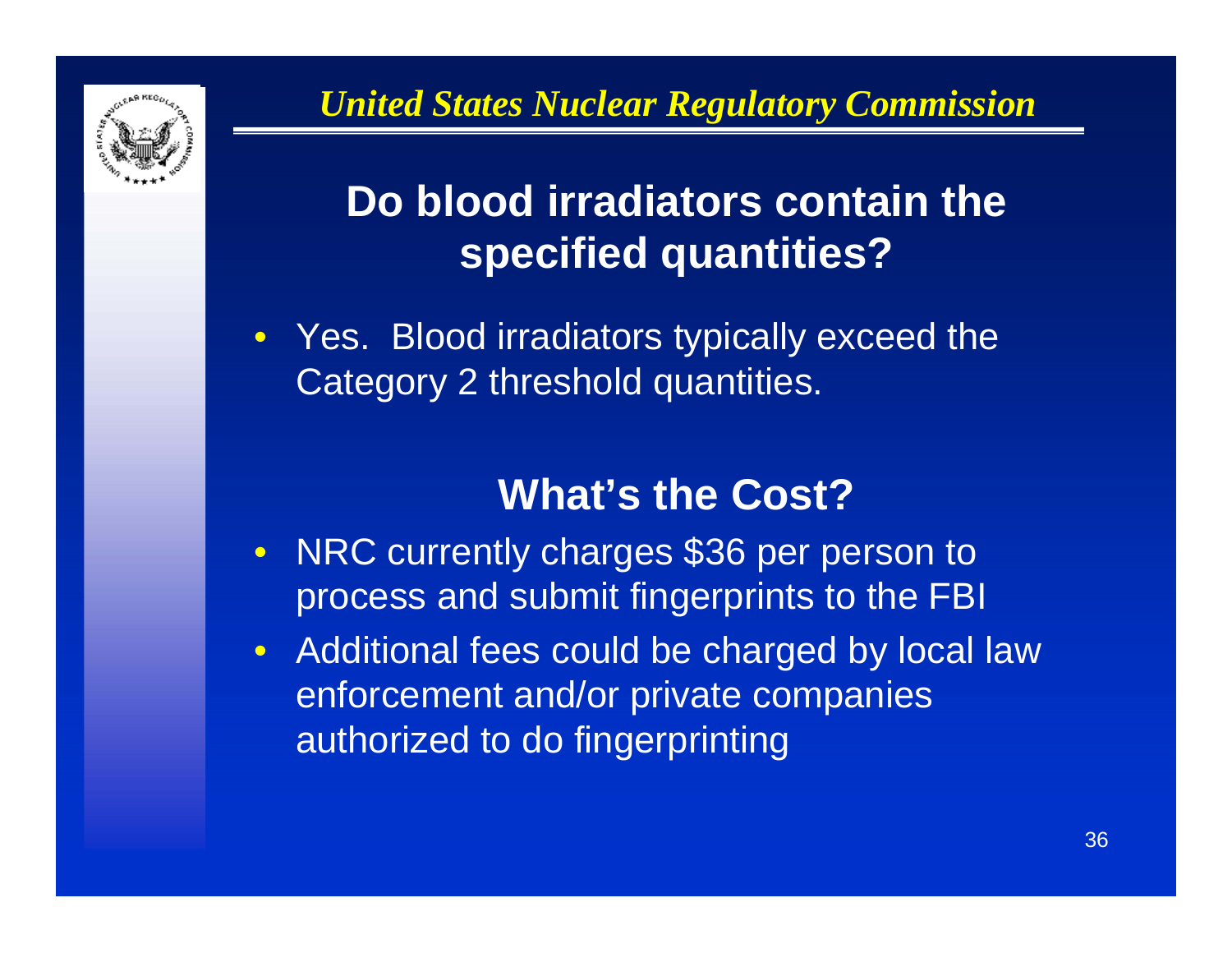

### **How do I make payment for fingerprinting?**

- $\bullet$  Payments for fingerprinting should be submitted through [http://www.pay.gov](http://www.pay.gov/)
- $\bullet$  Licensees must establish a password and user ID before accessing [http://www.pay.gov](http://www.pay.gov/).
- $\bullet$  To establish an account, Licensee requests must be emailed to [paygo@nrc.gov](mailto:paygo@nrc.gov).
- • Requests must include the Licensee's name, address, point of contact, e-mail address and phone number.
- $\bullet$  Licensees who can not make payment through pay.gov, NRC will accept checks, cashier checks or money orders.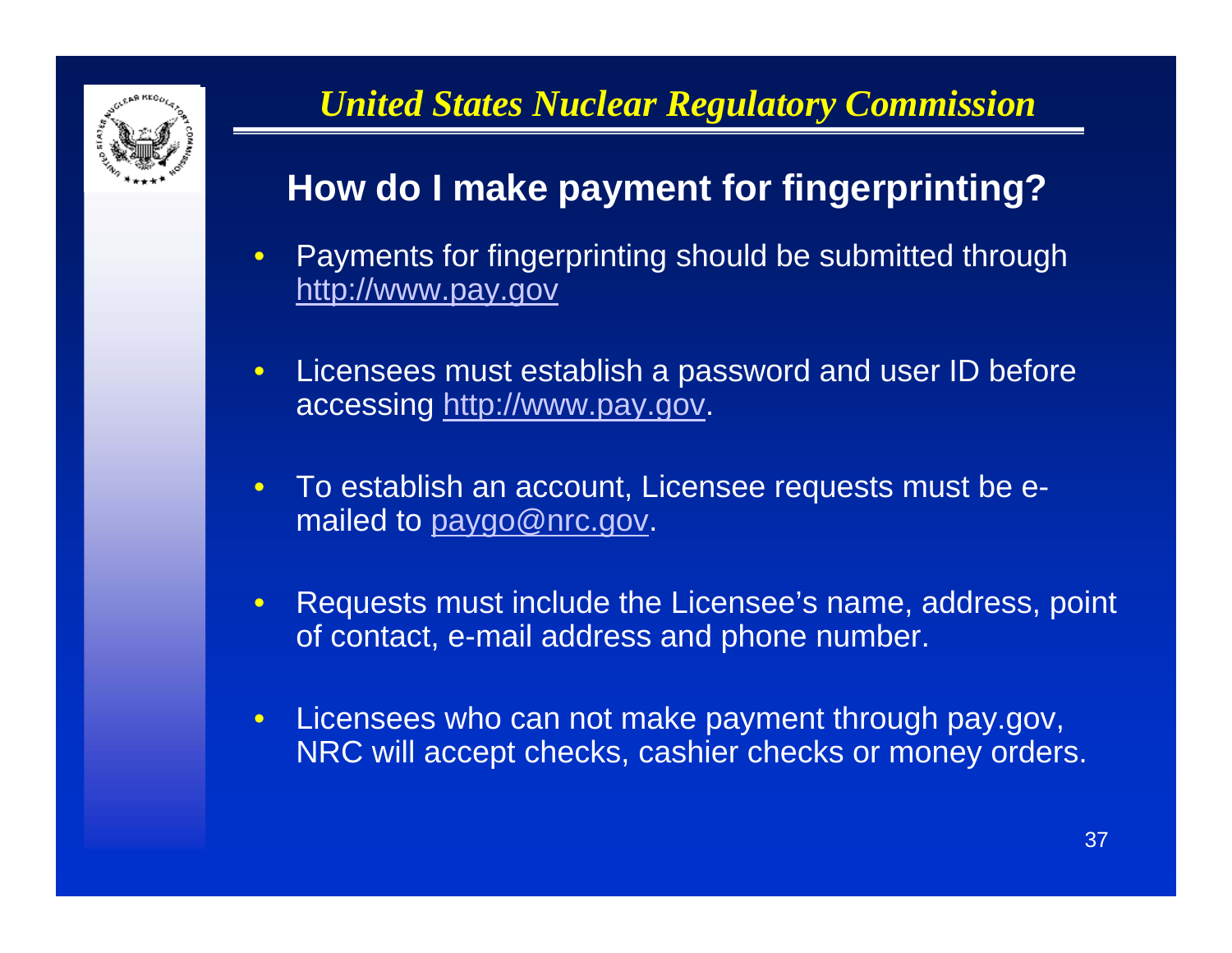

### **How do I make payment for fingerprinting? (continued)**

- $\bullet$  NRC will forward each request to Pay.gov and someone from Pay.gov will contact the Licensee with all the necessary account information.
- Licensees shall make payment for processing before submitting applications to the NRC.
- $\bullet$  Pay.gov payment receipt(s) should accompany all application(s).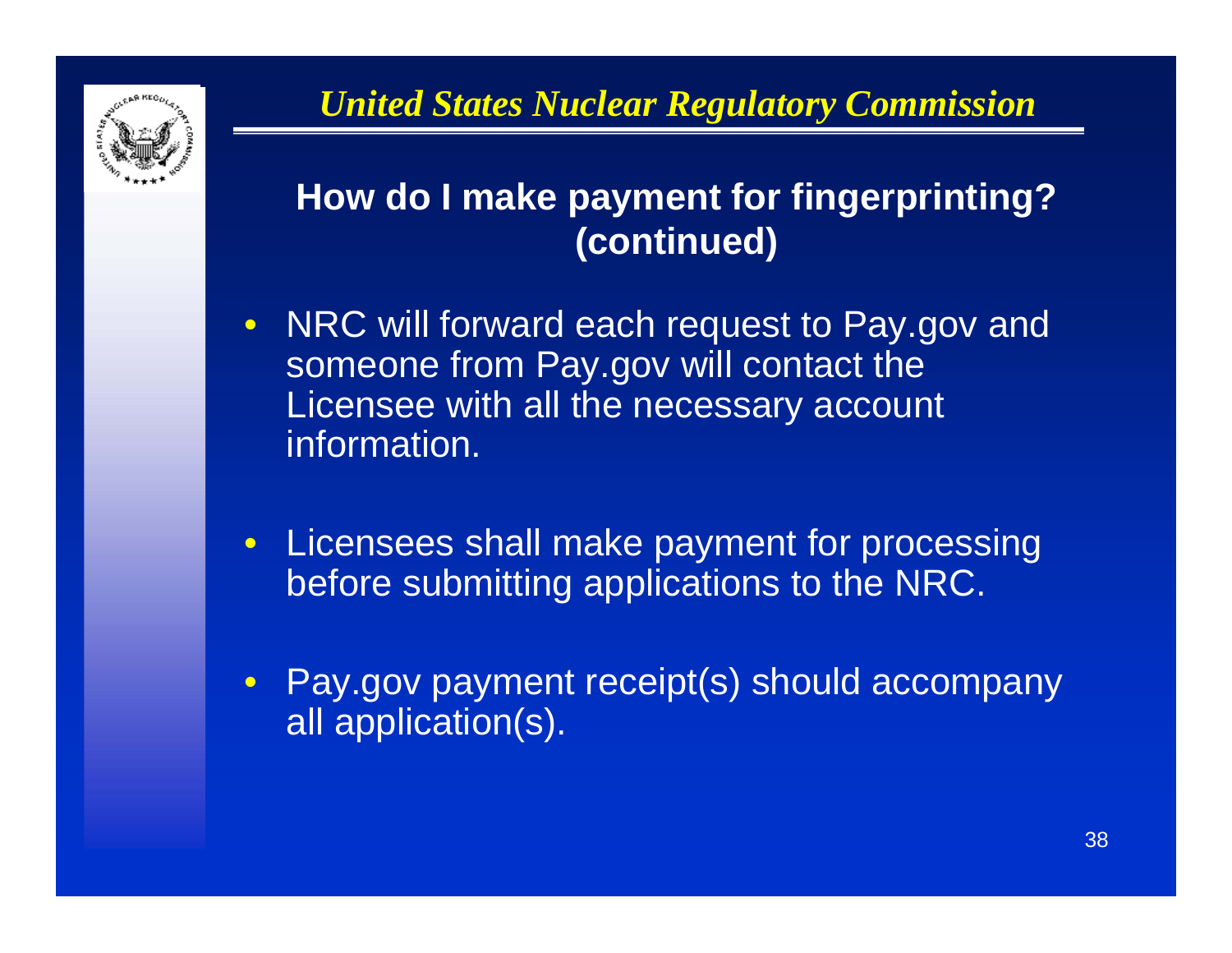

# **How long does it take to process fingerprints?**

 $\bullet$ The NRC administrative process is a few days and the FBI turns around the results within 24-48 hours.

### **Is there a "grandfather" clause for current employees?**

• Employees who currently are already determined to be trustworthy and reliable under the IC Order can continue to have unescorted access during the 180 day implementation period.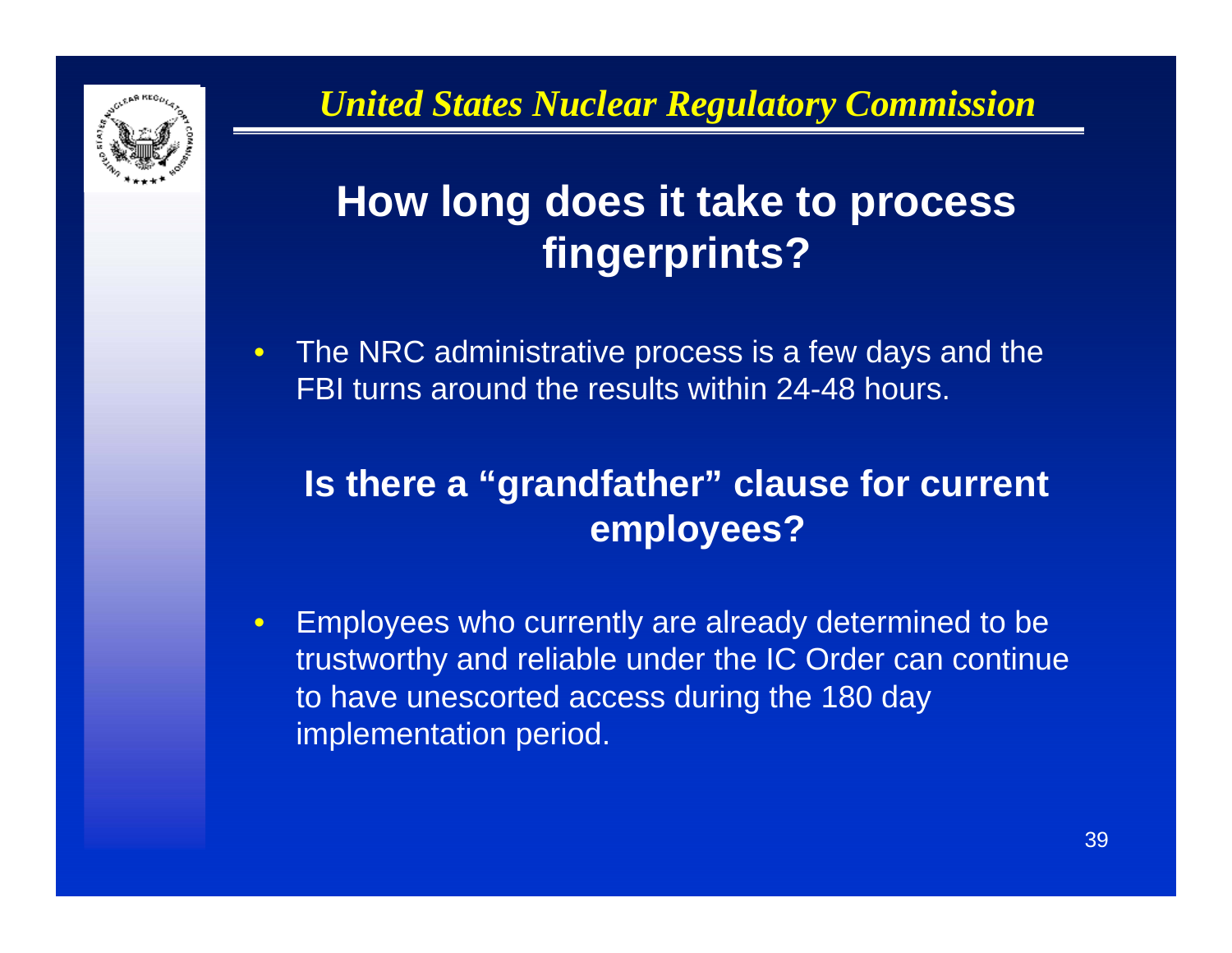

**Can additional employees be granted unescorted access prior to certification that T&R Official is deemed trustworthy and reliable?**

- •No.
- $\bullet$  The Order requires that within 90 days that licensees establish a fingerprinting program and provide under oath or affirmation a certification that the T&R Official is deemed trustworthy and reliable by the licensee.
- $\bullet$  Only after the T&R Official has been certified to be trustworthy and reliable, can the T&R Official make trustworthiness and reliability determinations for any employee who requires unescorted access after the date of the Order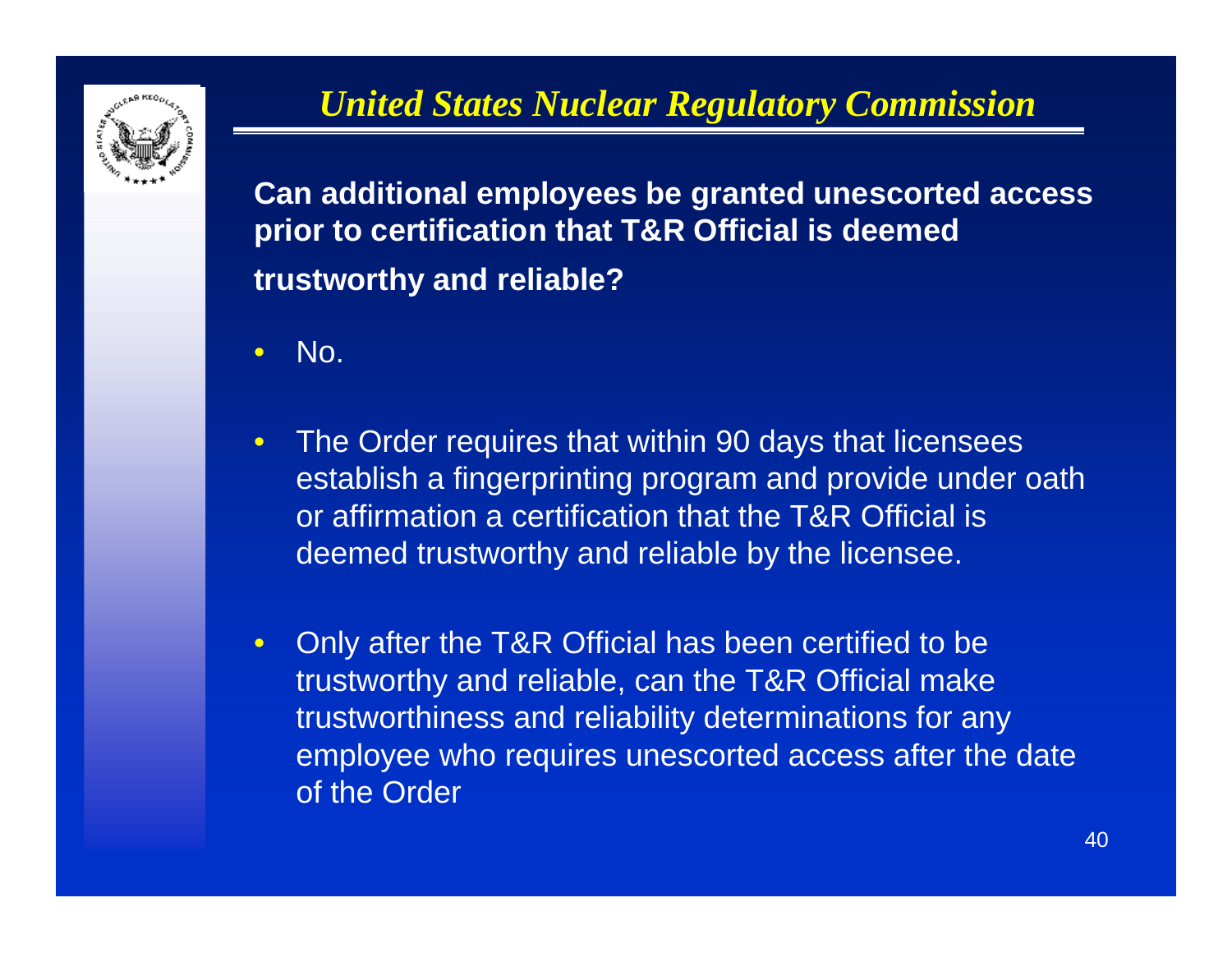

### **Are "interim" clearances allowed?**

 $\bullet$  No. All new employees requiring unescorted access must be fingerprinted as part of the trustworthiness and reliability determination process before being authorized for unescorted access by the T&R Official.

#### **What is the process to have the requirements modified?**

 $\bullet$  The Director of the Office of Federal and State Materials and Environmental Management Programs, may, in writing relax or rescind any of the requirements upon demonstration of good cause by the licensee.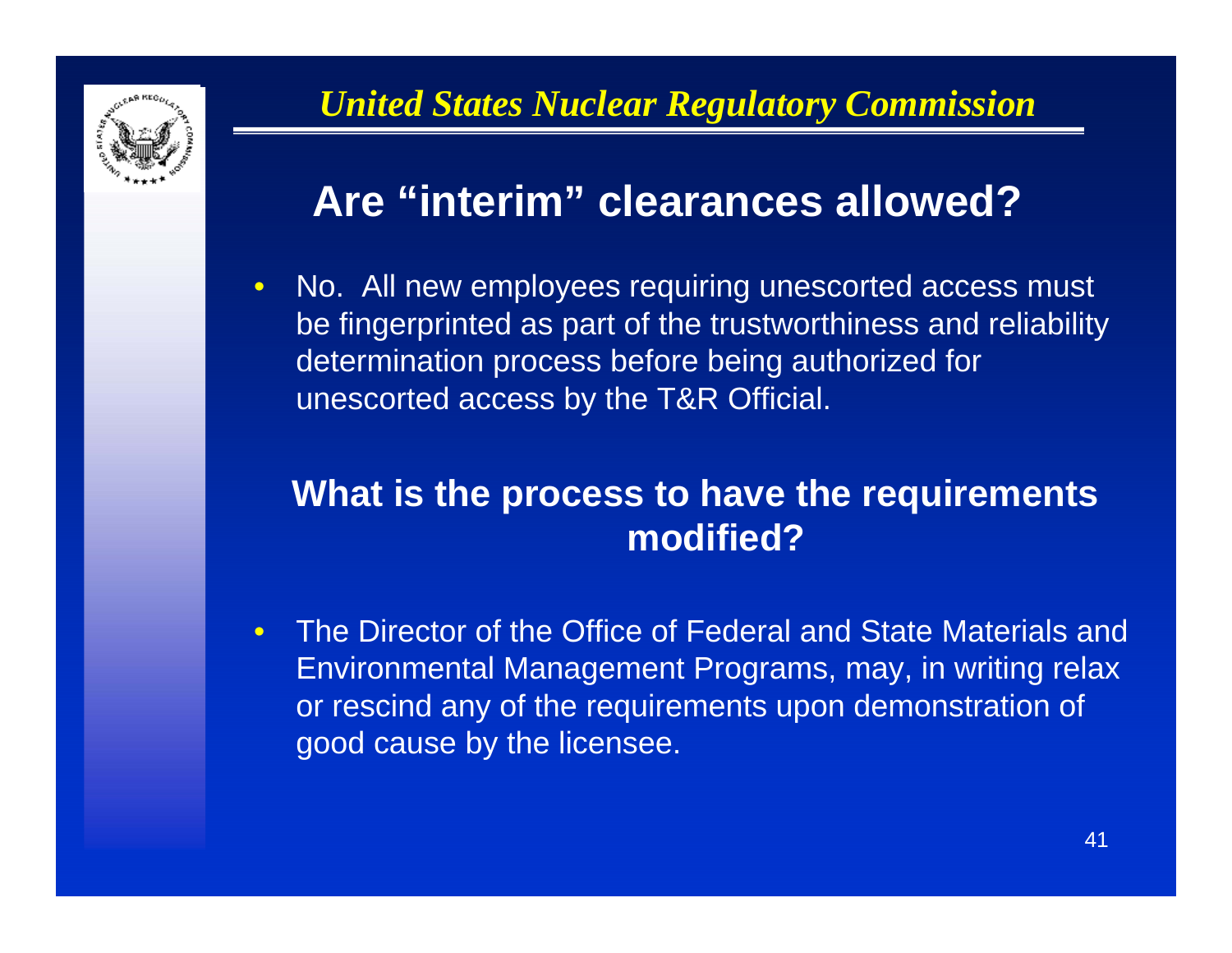

### **Important Contact Information:**

Questions/Responses on Order:

- $\bullet$  Phone: Fingerprinting for Increased Controls Support: 301-415- 3340
- $\bullet$ E-mail: [ICfingerprint@nrc.gov](mailto:ICfingerprint@nrc.gov)
- Fax: 301-415-5955

Questions regarding electronic payments:

 $\bullet$ Phone: 301-415-7404

For additional fingerprint cards (Form FD-258):

- $\bullet$ 301-415-5877
- $\bullet$ E-mail: [forms@nrc.gov](mailto:forms@nrc.gov)

NRC Website for Q's and A's:

 $\bullet$ http://www.nrc.gov/security/byproduct/orders.html#fingerprinting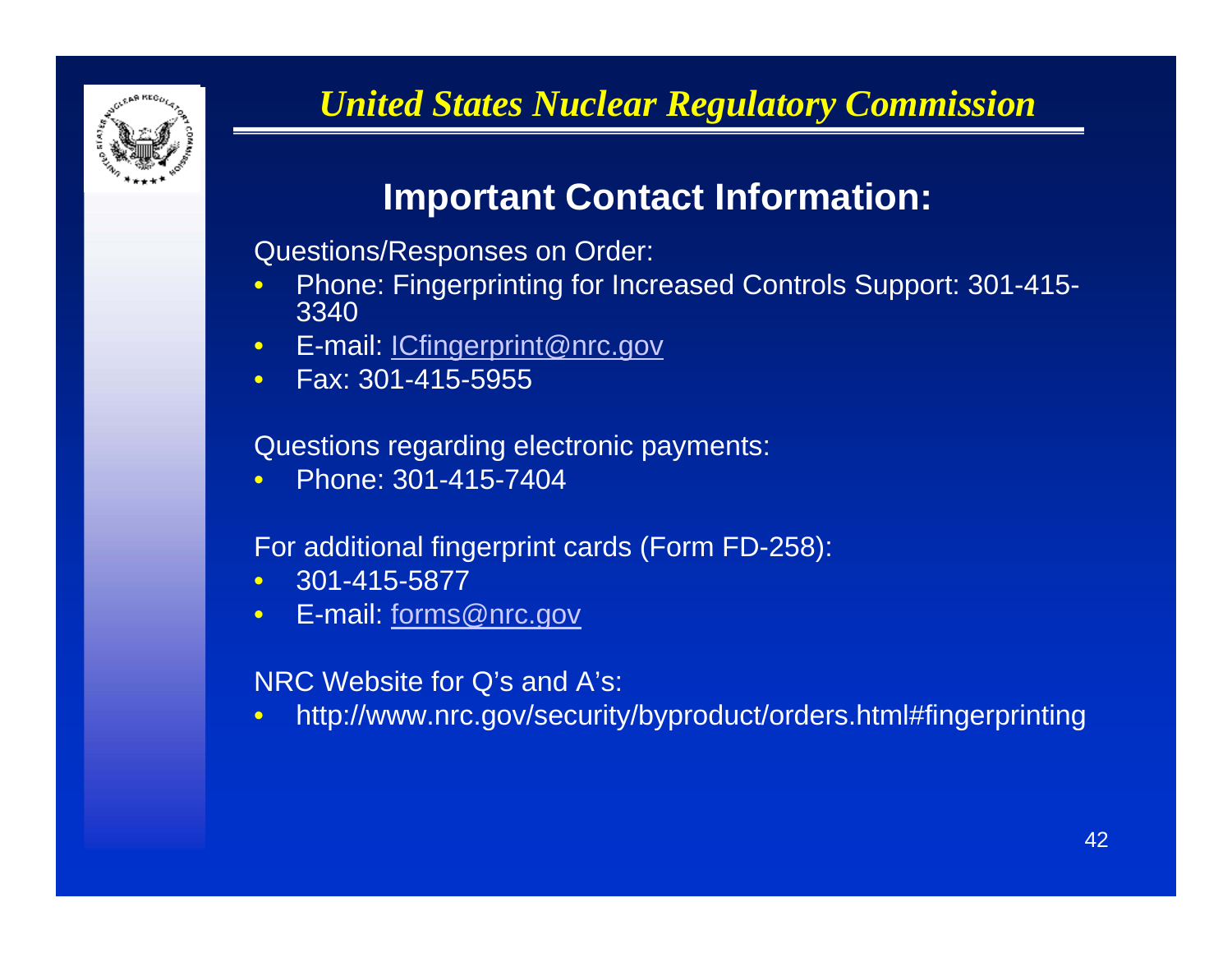

### **Addresses**

 $\bullet$  Fingerprint card submittals: Director, Division of Facilities and Security US NRCTwo White Flint North11545 Rockville PikeRockville, MD 20852-2738 Attn: Criminal History Program, Mail Stop T6E46

 $\bullet$ Responses:

Director, Office of Federal and State Materials and Environmental Management Programs US NRCTwo White Flint North11545 Rockville Pike RockvilleRockville, MD 20852-2738 Attn: Christian Einberg, Mail Stop T8E24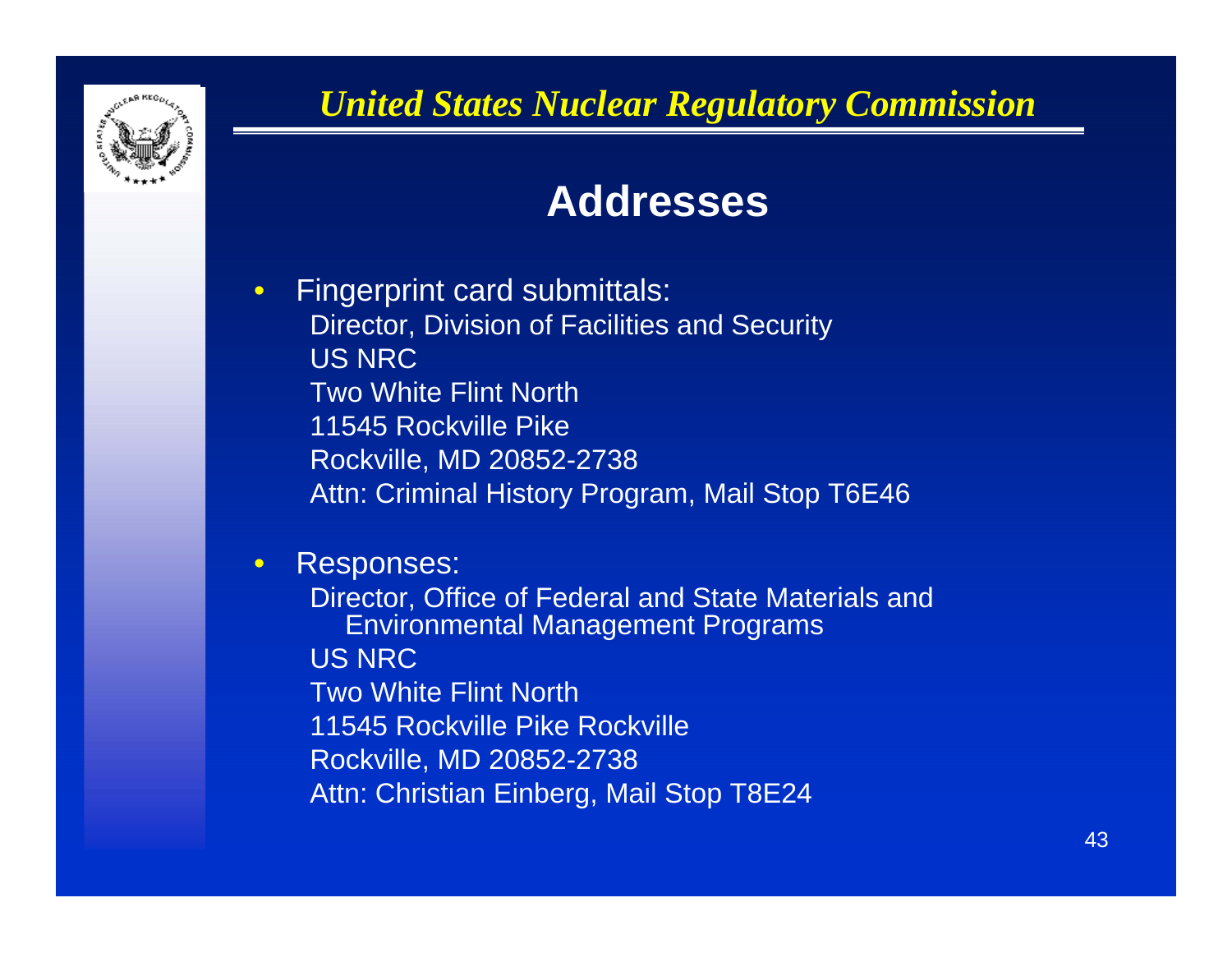

# **Important Dates for NRC Licensees**

- $\bullet$  **January 4, 2008** – 30 days
	- Request for hearing
- $\bullet$  **February 3, 2008** – 60 days
	- Notify NRC if compliance with order is unnecessary or unable to comply
- $\bullet$  **March 4, 2008** – 90 days
	- Establish and maintain a fingerprinting program
	- Certification to NRC that Trustworthiness and Reliability Official is deemed trustworthy and reliable
- $\bullet$  **June 2, 2008** – 180 days
	- Complete implementation of all requirements
	- Must notify NRC within 25 days after full implementation is achieved